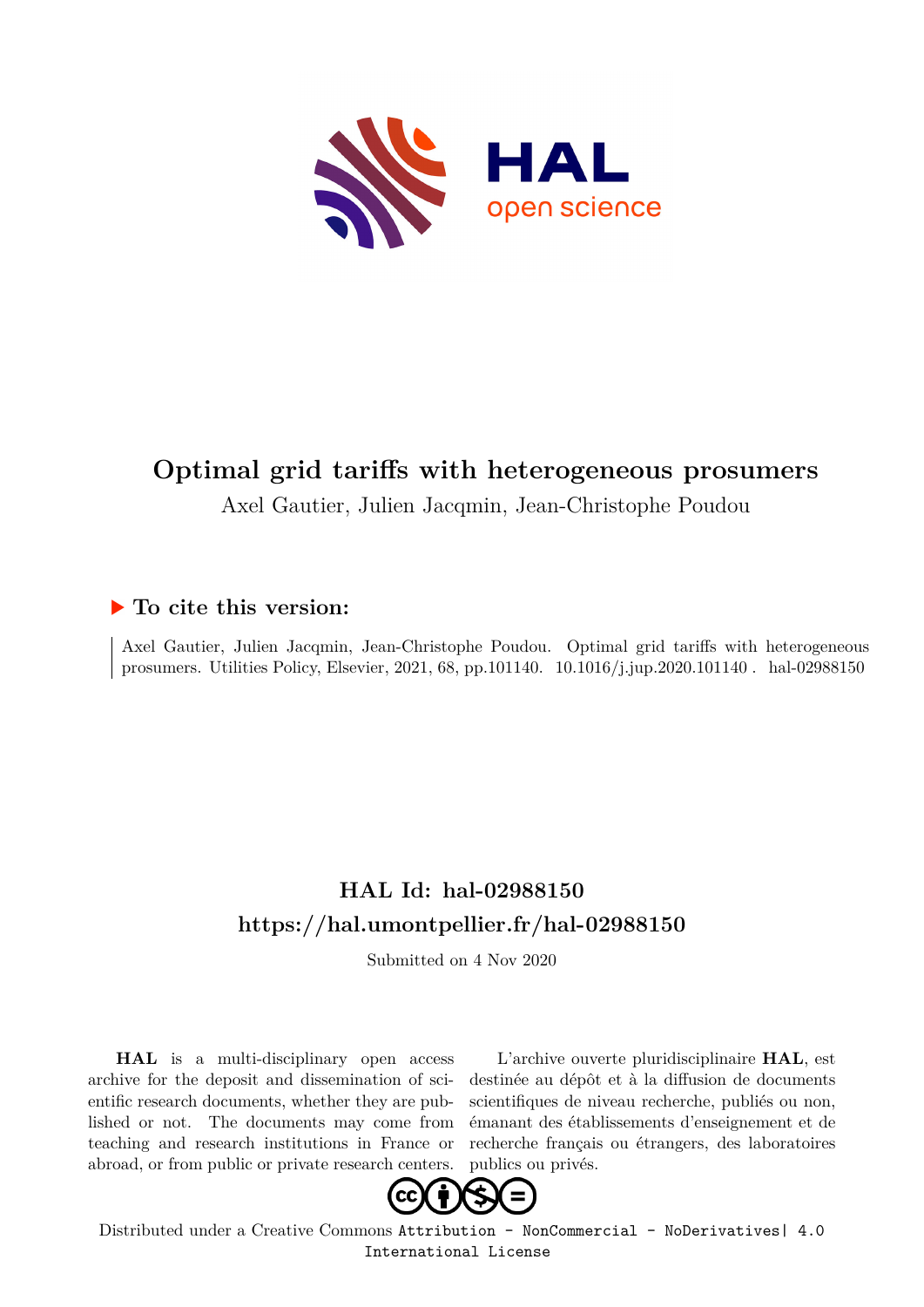## Optimal grid tariffs with heterogeneous prosumers <sup>∗</sup>

Axel Gautier<sup>†</sup> Julien Jacqmin<sup>‡</sup> and Jean-Christophe Poudou<sup>§</sup>

November 3, 2020

Energy consumers can invest in photovoltaic (PV) panels and become prosumers. The benefit of such an investment depends on the regulatory framework. We consider a population of heterogenous consumers, with respect to both the cost of decentralized production and their degree of self-consumption.it is efficient to have investment by low-cost and high self-consumption profiles. We determine the optimal tariff in the presence of heterogenous prosumers. Net metering fails to screen consumers on the self-consumption dimension. Net purchasing can lead to the efficient investment if the tariffs are non-Coasian that is fixed fees exceed the grid operator's fixed costs. Keywords: Decentralized production unit; grid regulation; solar panels; grid tariffs.

JEL Codes: D13, L51, L94, Q42

### 1 Introduction

Motivations. The electricity sector is transforming worldwide. The liberalization of upstream and downstream markets and the emergence of renewable energy sources such as photovoltaics (PVs) and windmills are creating new ways to consume and produce electricity. The affordability of PV devices makes it feasible for households to self-consume electricity, and could eventually lead to peer-to-peer exchanges of selfproduced energy. This new trend of households being both producers and consumers of energy, called "prosumption", is facilitated by technical developments such as battery systems, smart meters and advanced business models that promote self-consumption through the technical design of electricity systems. However, the success of these developments depends on regulatory and administrative frameworks for energy policy, grid financing, taxation and legal relationships, and it requires innovative solutions coupled

<sup>∗</sup>The authors thank the Walloon Region (grant TECR) for its financial support and the online audience of the 7th FAERE Annual Conference.

 $\dagger$ University of Liège, HEC Liege, LCII; CORE (UCL) and CESifo. E-mail: agautier@uliege.be. ‡NEOMA Business School E-mail: julien.jacqmin@neoma-bs.fr.

<sup>§</sup>University of Montpellier, MRE, MUSE, and LabEx "Entreprendre", Montpellier, France. E-mail: jean-christophe.poudou@umontpellier.fr.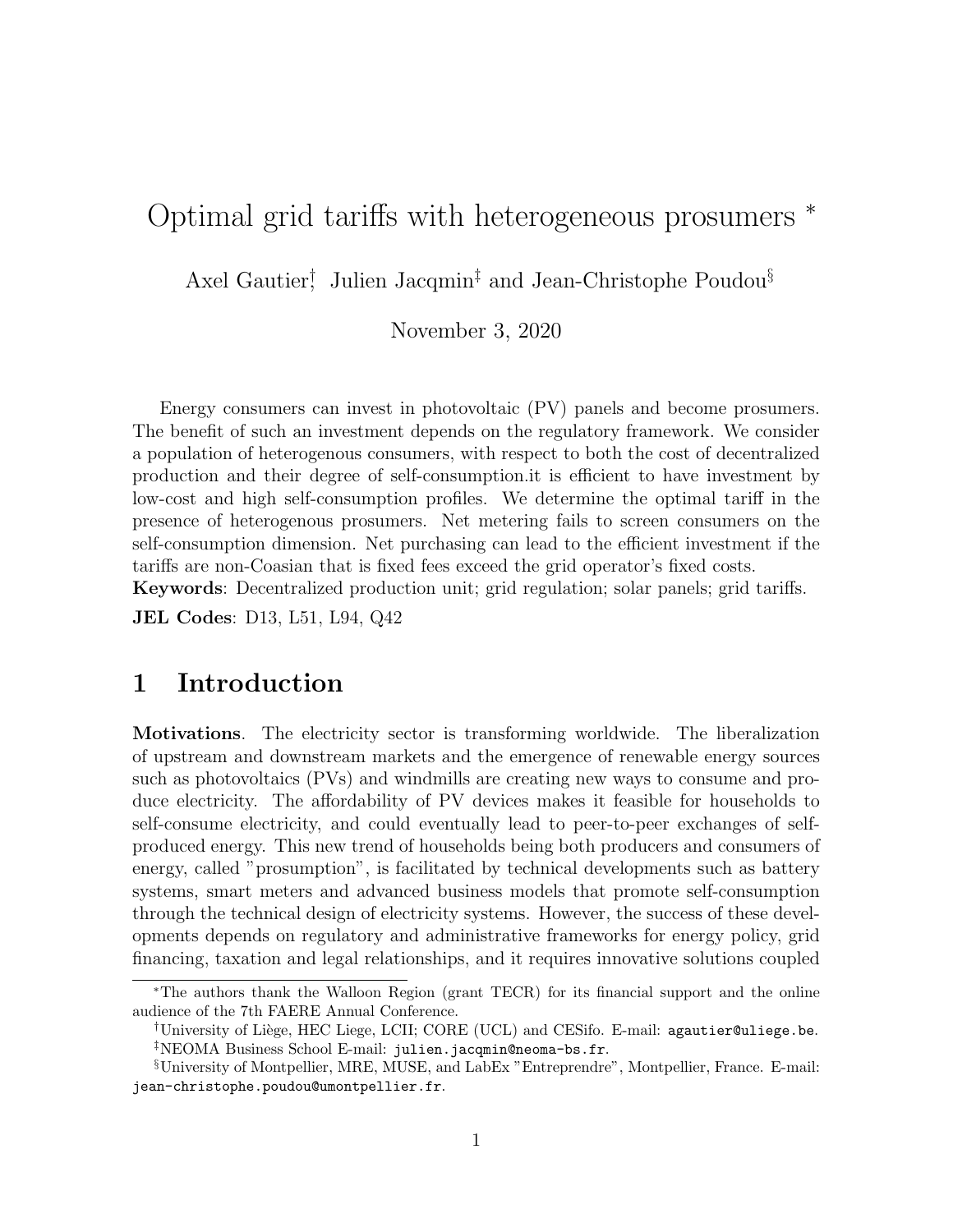with suitable business and management models to achieve a sustainable integrated system.

Households that purchase PV panels tend to stay connected to the energy grid so they can purchase electricity when weather conditions are not favorable for selfproduction. According to McKenna et al. (2018), such households on average consume 45% of the electricity they produce, with the rest sold to the grid to satisfy the demand of other consumers. However, this behavior varies significantly across households. Since production largely depends on the level of solar radiation, differences in self-consumption rates are for the most part due to differences in consumption profiles. For example, a household whose members stay at home during the day will self-consume much more energy than a household whose members are away during the day.

From a grid management perspective, self-consumption is relevant because it reduces the amount of energy flows. By decreasing the aggregate peak demand from the grid and injection to the grid, it can further impact the costs associated with grid reinforcement investments or energy losses related to congestion. Unfortunately, smart meters have not yet been widely adopted<sup>1</sup> and precise information about the self-consumption rate of households is limited. In a near future, new technological developments for smart metering as described for instance in Sanchez-Sutil et al. (2019), and Cano-Ortega et al. (2019), may allow grid operators to use such precise information.

Methodology and results. The originality of this research is to study how *hetero*geneous prosumer profiles for self-consumption interact with the way tariffs are chosen. The key point is to introduce a synchronization factor as an heterogeneous variable. As a first approximation, this aspect has been neglected in the previous microeconomic literature analyzing the interactions between prosumers and the energy system. This synchronization factor represents the individual degree of self-consumption for consumers when they invest in PV to become prosumers. It provides a measure of the degree of correlation between the timing of consumption and the timing of production of PV panel, depending on the individual variety of behaviors and situations. This factor is of importance as prosumers with a higher self-consumption profile are preferable for the grid operator in order to save costs related to grid exchanges. We then study both net metering and net purchasing systems, which are two common approaches used to integrate decentralized production units (DPUs) into the energy system. Net metering prices energy imports and exports the same, whereas net purchasing sets different prices for each. We analyze how different tariff schemes affect consumers' decisions to become prosumers and we search for the most efficient tariffs when the grid operator lacks information about households' self-consumption profiles.

Our main results are as follows. First, we show that consumers who are relatively more inclined to self-consume are more likely to invest in PV installations to become

<sup>&</sup>lt;sup>1</sup> According to European Commission (JRC-SESI, (2020)), by 2020 it is expected that almost 72% of European consumers will have a smart meter for electricity. However, in many national laws, a complete rollout is required before it is possible to take advantage of some of its features.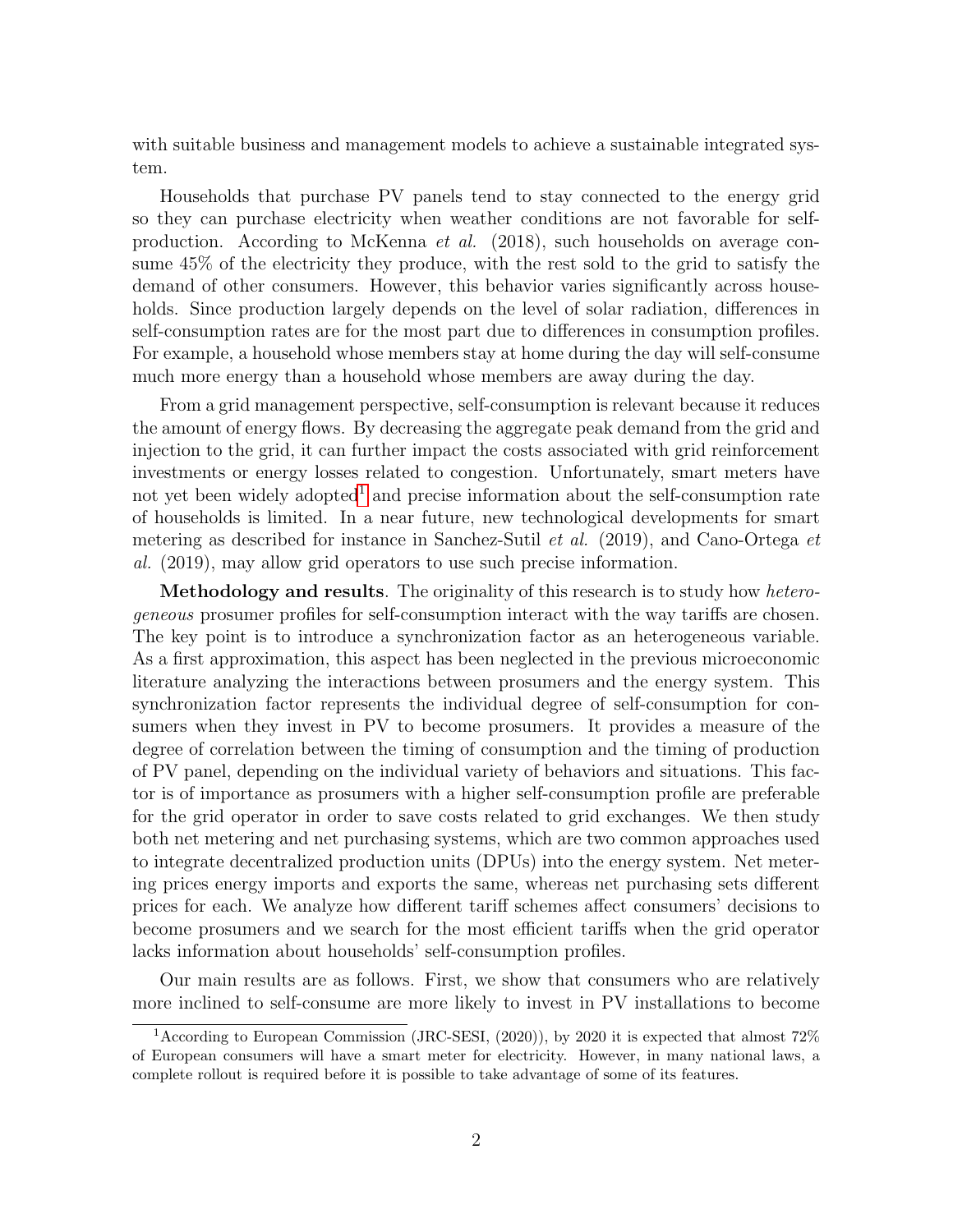prosumers when a net purchasing system is in place. Under net metering, investment decisions are independent of self-consumption profiles. The reason is that under net purchasing, energy sold to the grid is priced lower than energy drawn from the grid. Hence, we show that net metering not only encourages too much investment in DPUs but also attracts the wrong types of consumers to invest in production from a grid management perspective. Our second key result is that even if the grid operator has no information regarding self-consumption profiles of prosumers, efficient tariffs can be achieved through net purchasing. However, to be the case, tariffs should not be Coasian, i.e. fixed fees paid by consumers and prosumers should exceed the grid operator's fixed costs. Overall, our analysis highlights that net purchasing without Coasian tariffs provides a better way to integrate prosumers in the energy system.

The economic literature. Our study belongs to a broader economic literature addressing electricity grid tariff regulation in the presence of decentralized energy sources.<sup>2</sup> More precisely, we analyze the financial interactions between DPUs and network operators, primarily via the grid tariff. The key idea of our analysis is to study how tariffs, constrained by the available metering technology, are structured to cover the (mostly fixed) network costs and how they will influence the consumers' decision to invest in PV's. The main novelty in our contribution is that we drop the representative consumer/prosumer assumption to introduce heterogeneous agents, with respect to both the cost of PV installation (related to their income, location and house orientation) and the self-consumption profile (related to their consumption habits). Grid tariff regulation is hardly able to catch this last dimension, which potentially creates socially undesirable inefficiencies. However, depending on the available metering technology, the social cost of these inefficiencies can be mitigated or eliminated by using judiciously adapted grid tariffs. In this sense, we extend the literature and mainly Brown and Sappington (2017), Gautier et al. (2018) and Cambini and Soroush (2019). These studies assumed that the choice of electricity meter and the network tariff design could impact the decision to become a prosumer. We build on these analyses by allowing consumers to differ in their self-consumption rate. This novel feature allows us to examine the types of households that decide to become prosumers by investing in PVs and compare it with a centrally planned allocation.

Our analysis shows the influence of the tariff structure on the decision to invest in DPUs and on grid financing. Eid *et al.* (2014) and La Monaca *et al.* (2017) have analyzed these two dimensions separately. The former estimate the impact of different grid tariffs on the grid financing and the latter show that the tariff structure influences the profitability of investment and, hence, the level of investment. Finally, Wagner (2019) develops a spatial economics model to show that, in a decentralized setting, the locational choice of renewable production units is not always optimal and that the inefficiencies depend on the tariff structure.

We also contribute to the literature on public utility regulation, which is concerned

 $2A$  survey of this strand of literature can be found in Burger *et al.* (2019)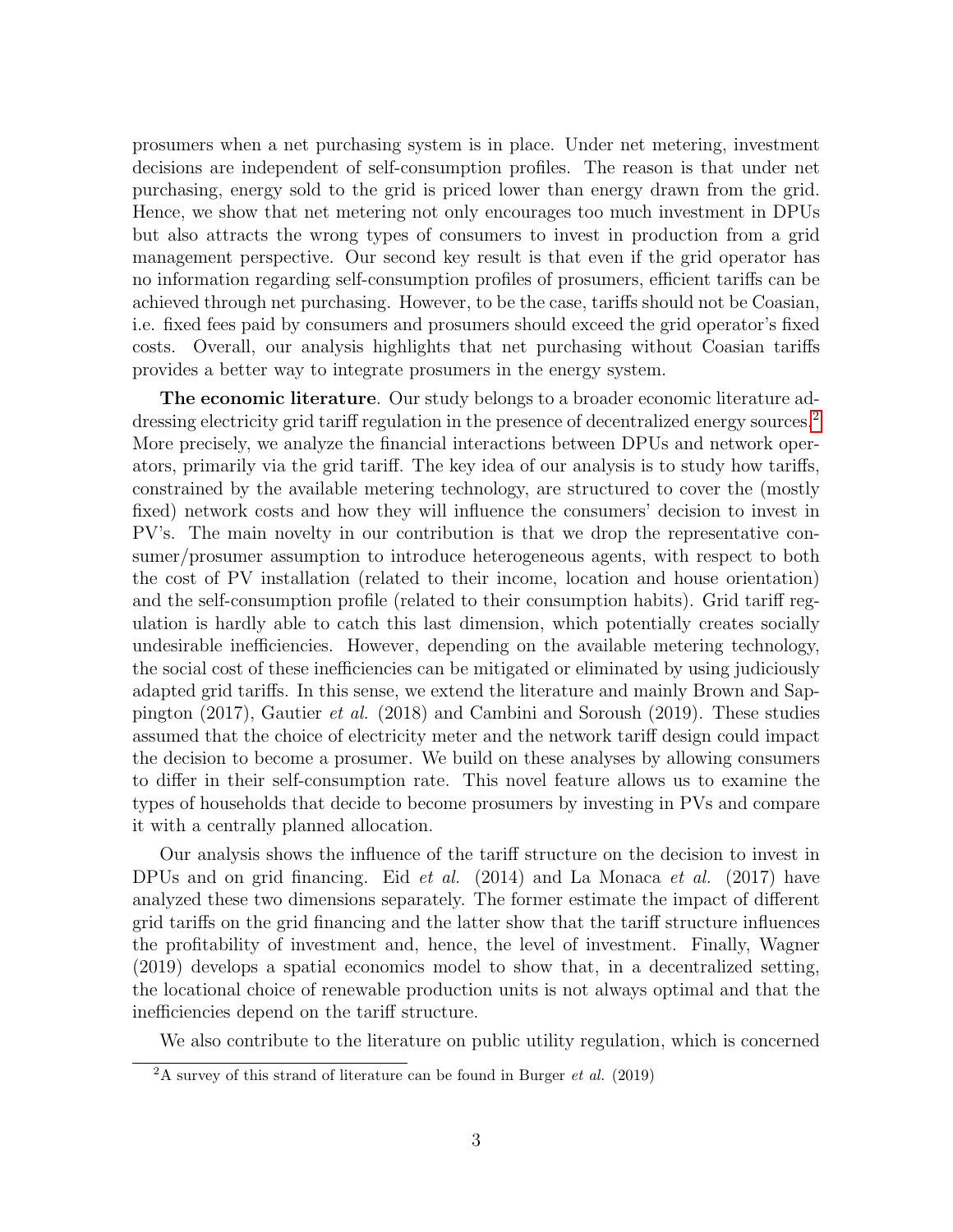with tariff structures. According to the classical result of Coase  $(1946)$ , two-part tariffs with volumetric charges set to marginal costs and a fixed fee that recoups a monopoly's fixed costs lead to efficient outcomes. However, one of our key results is that, due to agent heterogeneity, the optimal tariffs diverge from the Coasian tariffs because of the heterogeneity in self-consumption profiles. To be optimal (i.e. to attract the efficient number and type of prosumers), the fixed fee needs to generate more revenue than the network operator's fixed costs. This fixed fee can also differ for prosumers and ordinary consumers.

There is also a large and growing empirical literature that analyzes the design of retail tariffs in the presence of distributed solar PV using numerical simulations (see for example Schittekatte et al. (2018), Solano et al. (2018), Clastres et al. (2019), Gunther et al.  $(2019)$  and Young et al.  $(2019)$ ). Most of these works focus on the incentives to invest in solar PV and batteries to increase self-consumption in a population of heterogeneous households and the influence of the grid tariff on those investments. To our knowledge, none of these works highlights that investing in PV will differ depending on the rate of self-consumption, at the exception of Solano *et al.* (2018). However, this approach abstracts from how this self-selection problem can further impact the choice of tariffs but instead focuses on the heterogeneity of the bill savings.

Outline. The article is organized as follows. Section 2 presents the model, and Section 3 discusses the first-best outcome. Section 4 highlights the two key policies chosen by the grid operator. Then, Section 5 presents the net metering case, and Section 6 presents the net purchasing case. Section 7 describes partial-netting, a hybrid system between net metering and net purchasing. Section 8 concludes. A nomenclature of variables and an appendix are provided in Sections 9 and 10 respectively.

### 2 Model

Our model builds on Gautier *et al.* (2018), where a separated and regulated distribution system operator (DSO) operates a power grid as a monopoly. There are two other key groups in the energy system: centralized electricity producers and consumers who can also become producers by investing in a DPU. By choosing the way DPUs are integrated into the energy system and the prices that consumers pay for exchanges with the grid, the DSO can encourage different numbers and profiles of consumers to invest in DPUs.

Consumers Our model contains a population of consumers of size 1. All consumers have a fixed level of consumption q, giving them a surplus  $S$ . Consumers can install a DPU of capacity k that produces an energy flow  $k = \beta k$ , where  $\beta$  is the average load factor of a consumer. The cost of an installation of size  $\tilde{k}$  is equal to  $\tilde{z}\tilde{k}$ . The prosumer cost to produce k is equal to zk, with  $z = \tilde{z}/\beta$ . We assume that all prosumers produce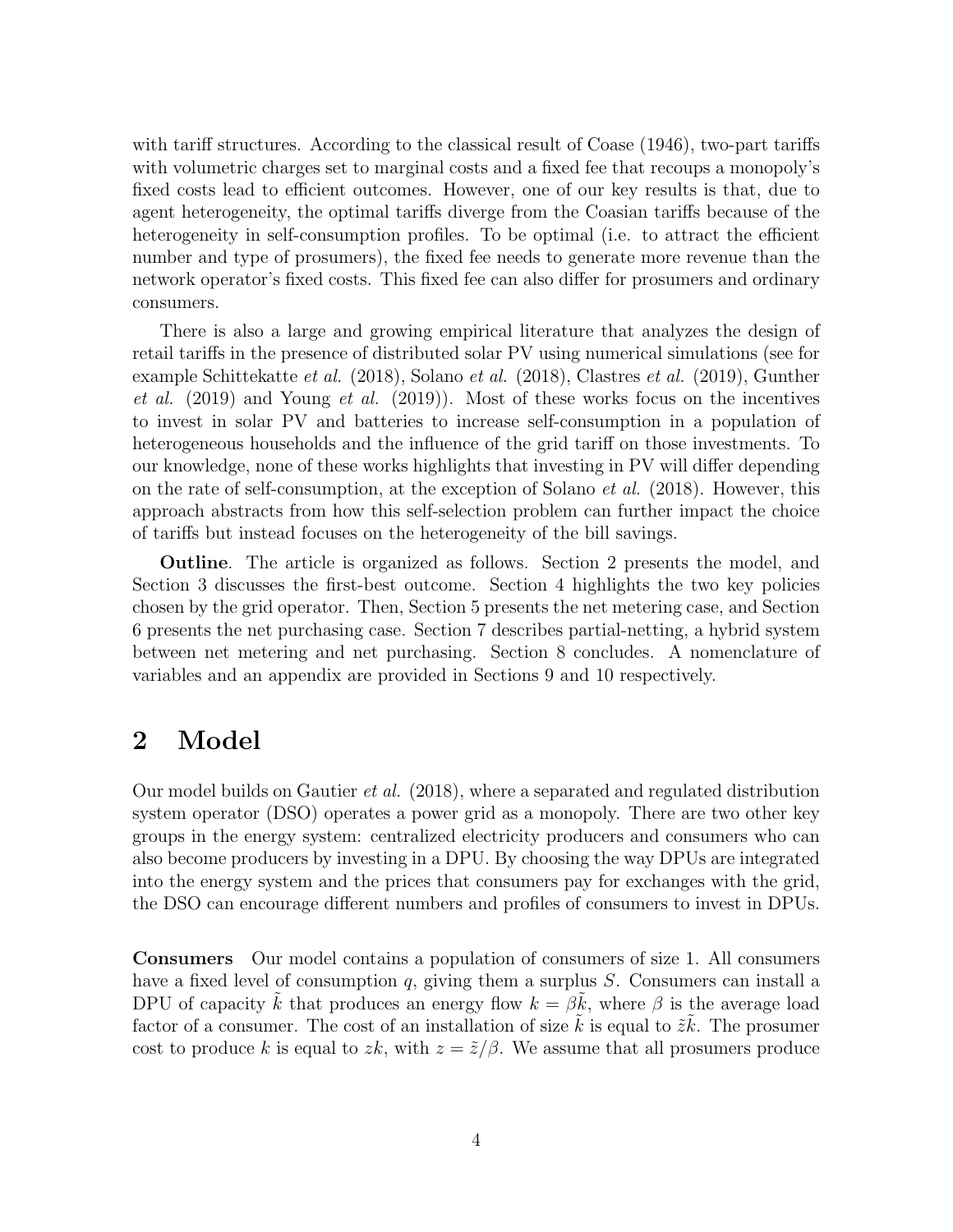the same quantity<sup>3</sup>  $k < q$ . Prosumers differ in their installation cost z, and we consider an independent and log-concave distribution  $f(z)$  on a closed interval,  $[\underline{z}, \overline{z}]$ . Without loss of generality, we normalize  $z = 0$  and  $\bar{z} = 1$ . Hence, the installation cost is the first source of heterogeneity in our model.

We extend Gautier *et al.* (2018) by introducing a second source of heterogeneity among consumers: a synchronization factor,  $\varphi$ , which represents the degree of selfconsumption. Prosumers only consume a fraction  $\varphi k$  of the k units they produce; the remaining  $(1 - \varphi)k$  is exported to the grid. The variable  $\varphi \in [0, 1]$ , independently distributed by  $g(\varphi)$  between these two extreme self-consumption profiles. It measures the degree of correlation between the timing of consumption and the timing of DPU production.4 When perfectly correlated, everything that is produced by the PV installation is consumed at the place of production. On the other hand, when  $\varphi = 0$ , all the decentralized production is exported to the grid. In between these two extremes, this variable tends to be very heterogeneous according to the literature on self-consumption (see McLaren *et al.* (2015), Luthander *et al.* (2015) and Lang *et al.* (2016)). Focusing on different contexts and using different methods, McKenna et al. (2018) and Gautier et al. (2019) find the heterogeneity results from daytime electricity usage at home. For example, someone working from home will have a much higher self-consumption rate than someone working away from home. Likewise, there is more self-consumption in office buildings than in residences. In the model, we represent self-consumption by this synchronization factor.

We assume that the two parameters z and  $\varphi$  are distributed independently of each other.<sup>5</sup> Each consumer is identified by two variables  $(z, \varphi)$ , and consumers are distributed on a square of size 1, where the vertical axis represents the cost of installing a DPU (z) and the horizontal axis represents the synchronization factor ( $\varphi$ ). We represent the decision to become a prosumer by a binary variable  $x(z, \varphi) \in \{0, 1\}$ . If  $x(z, \varphi) = 1$ , the household is a prosumer and produces k; if  $x(z, \varphi) = 0$ , the household only consumes electricity and does not produce any.

Cost of generation Since the population size is 1, total consumption is equal to q, which includes electricity that is produced by both the centralized production unit (CPU) and DPUs. The CPU produces energy at a unit cost c, which we assume lies between  $z = 0$  and  $\overline{z} = 1$ . Without prosumers, the total generation cost would be  $C_q = cq.$ 

The total production of DPUs is equal to  $k \int_0^1 \int_0^1 x(z, \varphi) f(z) g(\varphi) d\varphi dz$  and the

<sup>3</sup>As a result, we consider that none of the prosumer is self-sufficient

<sup>&</sup>lt;sup>4</sup>Note that behind this simplified parameter, we have the minute-to-minute matching between the demand and the decentralized production of energy. Using unidimensional parameter allows us to keep the model analytically tractable.

<sup>&</sup>lt;sup>5</sup>This independence assumption allows for a simplified presentation of results, but our results hold if we impose a more general bivariate law  $f(z, \varphi)$ .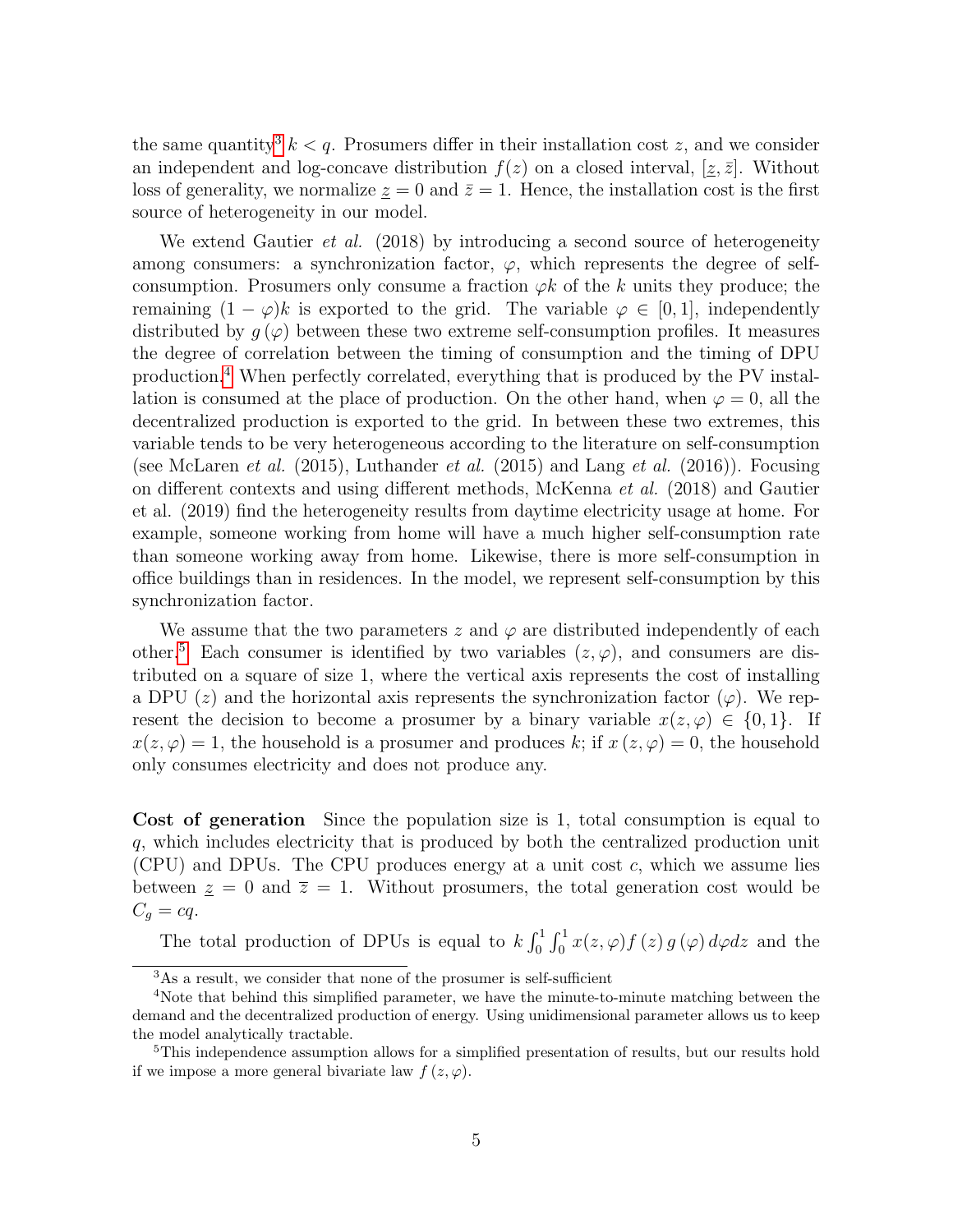corresponding cost of decentralized production is

$$
C_g^{DPU} = k \int_0^1 \int_0^1 x(z, \varphi) z d\varphi dz.
$$

We suppose that centralized and decentralized production are perfect substitutes<sup>6</sup>. The total generation cost is equal to:

$$
C_g = \int_0^1 \int_0^1 \left\{ (1 - x(z, \varphi)) c q + x(z, \varphi) [z k + c (q - k)] \right\} f(z) g(\varphi) d\varphi dz
$$
  
=  $c q + k \int_0^1 \int_0^1 x(z, \varphi) (z - c) f(z) g(\varphi) d\varphi dz.$ 

Notice that the generation costs are independent of prosumers' synchronization factors.

Grid costs There are two types of costs for the grids: fixed costs associated with user and variable costs linked to the MWh of energy distributed. We denote by  $K_c$  the cost of connecting one user to the grid and, as all users are connected, the sum of these costs is equal to  $K_c$ . For prosumers, there is an additional cost of connecting their DPU to the grid (such as change of meter and panel connection costs) and this cost is denoted by  $K_l$ .

We use  $\theta_i$  to denote the variable costs per MWh of power distributed by centralized  $(i = c)$  and local exchanges  $(i = l)$ .<sup>7</sup> To simplify the analysis, we assume that centralized and local energy exchanges have the same variable costs per MWh:  $\theta_l = \theta_c = \theta$ .

Each prosumer consumes a fraction  $\varphi$  of their DPU's production, with the remaining amount exported and consumed by other consumers through a local exchange, so the total local distribution volume  $(V_l)$  is:

$$
V_l = \left(\int_0^1 \int_0^1 x(z,\varphi)(1-\varphi)f(z) g(\varphi) d\varphi dz\right) k.
$$
 (1)

The total volume of centralized distribution  $(V<sub>c</sub>)$  is equal to the CPU's production:

$$
V_c = q - \left(\int_0^1 \int_0^1 x(z, \varphi) f(z) g(\varphi) d\varphi dz\right) k.
$$
 (2)

Denoting the fixed cost associated with prosumers as

$$
\bar{K}_{l} = \left(\int_{0}^{1} \int_{0}^{1} x(z, \varphi) f(z) g(\varphi) d\varphi dz\right) K_{l},
$$

 ${}^{6}$ At first sight, this seems to be an extreme assumption. However we take a capacity-based approach rather than a generation-based approach. As a consequence, as noted before we do not explicitly model intermittency to make things tractable. An additional argument is that that intermittency is a problem at the production stage but not at the distribution stage which is the focus of the analysis.

<sup>7</sup>Local exchanges refer to power exchanges between a DPU and other consumers, and centralized exchanges refer to power exchanges between the CPU and consumers/prosumers.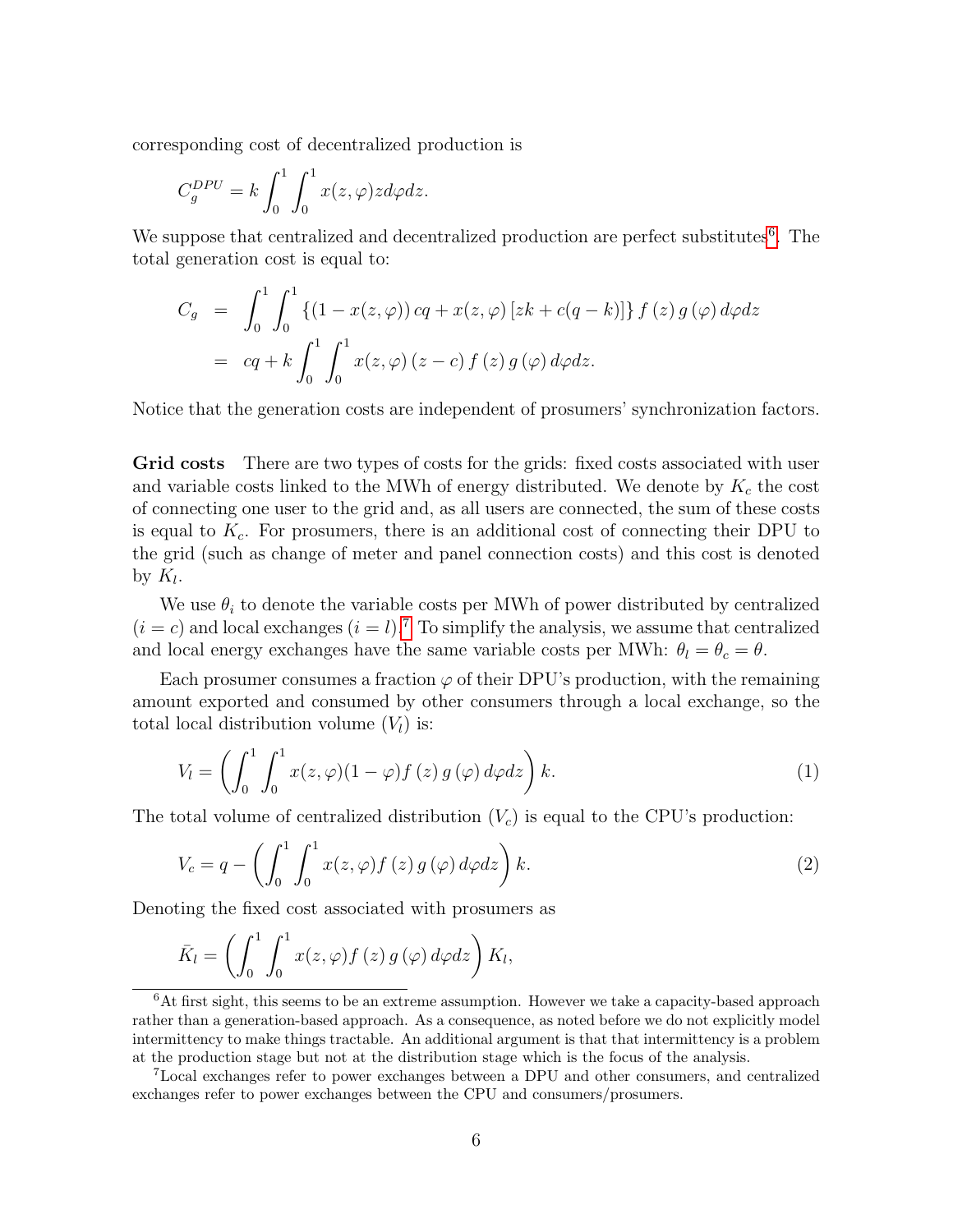the total cost of the DSO is equal to:

$$
C_d = \theta (V_c + V_l) + \bar{K}_l + K_c
$$
  
=  $\theta q + \int_0^1 \int_0^1 x(z, \varphi) (K_l - \varphi k\theta) f(z) g(\varphi) d\varphi dz + K_c.$  (3)

We also denote  $c_d = C_d - K_c$ .

### 3 First-best outcome

The total cost of producing and distributing electricity for the entire grid is given by the sum of generation costs  $C_q$  and distribution costs  $C_d$  given above. The total cost is:

$$
C = C_g + C_d
$$
  
=  $(c + \theta) q + \int_0^1 \int_0^1 x(z, \varphi) [(z - c) k - \varphi \theta k + K_l] f(z) g(\varphi) d\varphi dz + K_c.$  (4)

A benevolent social planner must determine whether an agent with the characteristics  $(z, \varphi)$  should purchase a DPU to become a prosumer or should remain a consumer. Given that consumption is fixed, the first-best outcome minimizes the total cost of the energy system, which is accomplished by minimizing C with respect  $x(z, \varphi) \in \{0, 1\}$ and it entails the following:<sup>8</sup>

**Proposition 1** At the first-best outcome,  $x^*(z, \varphi) = 1$  if  $z \leq z^*(\varphi) = c + \varphi \theta - \frac{K_l}{k}$  $\frac{\kappa_l}{k}$  and  $x^*(z, \varphi) = 0$  otherwise.

The expression for the first-best outcome is similar to Brown and Sappington (2017) and Gautier *et al.* (2018). The idea is that DPUs should be valued at the marginal cost of the centralized generation unit net of the additional network costs created by the DPU. A DPU results in additional connection costs but saves on distribution costs because self-consumption reduces power exchanges with the grid.

The first-best outcome identifies a frontier  $z^*(\varphi)$ .<sup>9</sup> Interestingly, the frontier increases in  $\varphi$ , meaning that consumers with a higher installation cost z will become prosumers only if they have a higher level of consumption. Self-consumption reduces exchanges with the grid and the variable cost of operating the grid. Hence, a higher

<sup>&</sup>lt;sup>8</sup>All proofs are provided in the appendix.

<sup>9</sup>One additional side-product of DPU is that they are substitutes of the production carbon-intensive energy sources. The positive impact of the deployment of renewables can also be considered by assuming a linear environmental cost/damage function  $C_e = \delta V_c$ . Doing so would just push up the first best frontier to  $z^*(\varphi) + \delta$ . Considering this aspect would not change our key result as the self-selection problem would remain an issue under net metering due to the inability of this technology to encourage comparatively more types with a high degree of self-consumption to invest in DPU.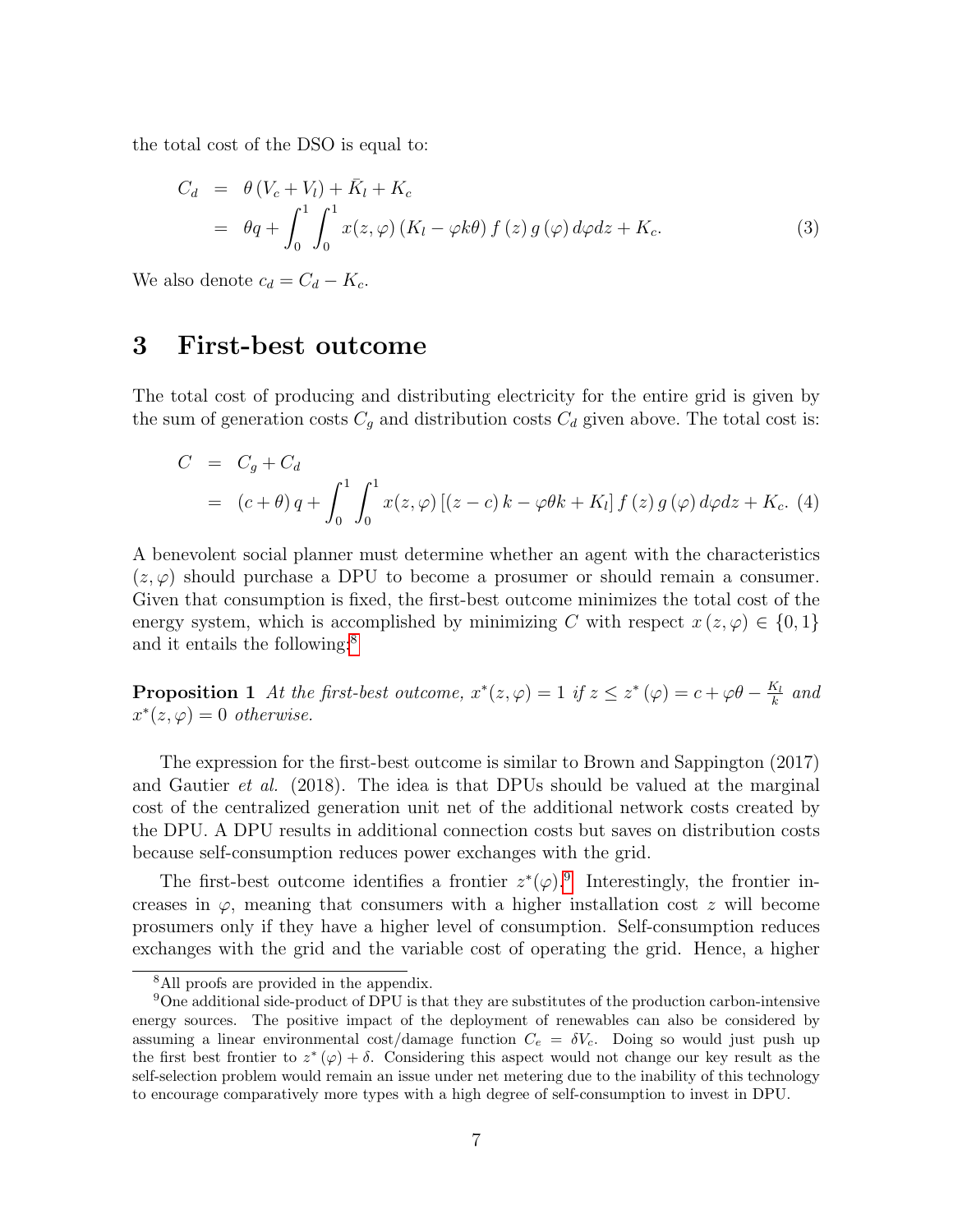

Figure 1: First-best prosumption (if  $c - \frac{K_l}{k} > 0$ )

installation cost can be recouped if there is a high degree of self-consumption. This important consideration is often neglected in the design of policies to encourage the installation of DPUs. Figure 1 represents the first-best frontier  $z^*(\varphi)$ .

At the first-best outcome, the optimal mass of prosumers is  $M^* = \int_0^1 \int_0^{z^*(\varphi)}$  $\int_{0}^{z^{2}(\varphi)}f\left( z\right) g\left( \varphi\right) dzd\varphi=0$  $\int_0^1 F(z^*(\varphi)) g(\varphi) d\varphi$ , and the total cost of the electricity grid is

$$
C^* = (c + \theta) q + k \int_0^1 \int_0^{z^*(\varphi)} \left[ z - z^*(\varphi) \right] f(z) g(\varphi) dz d\varphi + K_c.
$$

In the following sections, we examine how the number and profile of consumers who become prosumers changes when this decision is decentralized, depending on the regulations in place.

### 4 Metering technologies and grid regulation

We now consider the outcome when consumers decide whether to purchase a DPU. We consider an energy system where production and distribution are separated. Production is a competitive activity, and the energy price  $p$  is equal to the marginal cost of CPUs:  $p = c$ . Distribution is a monopolistic activity, and an energy regulator fixes the tariff of the DSO and organizes power exchanges between prosumers and the grid.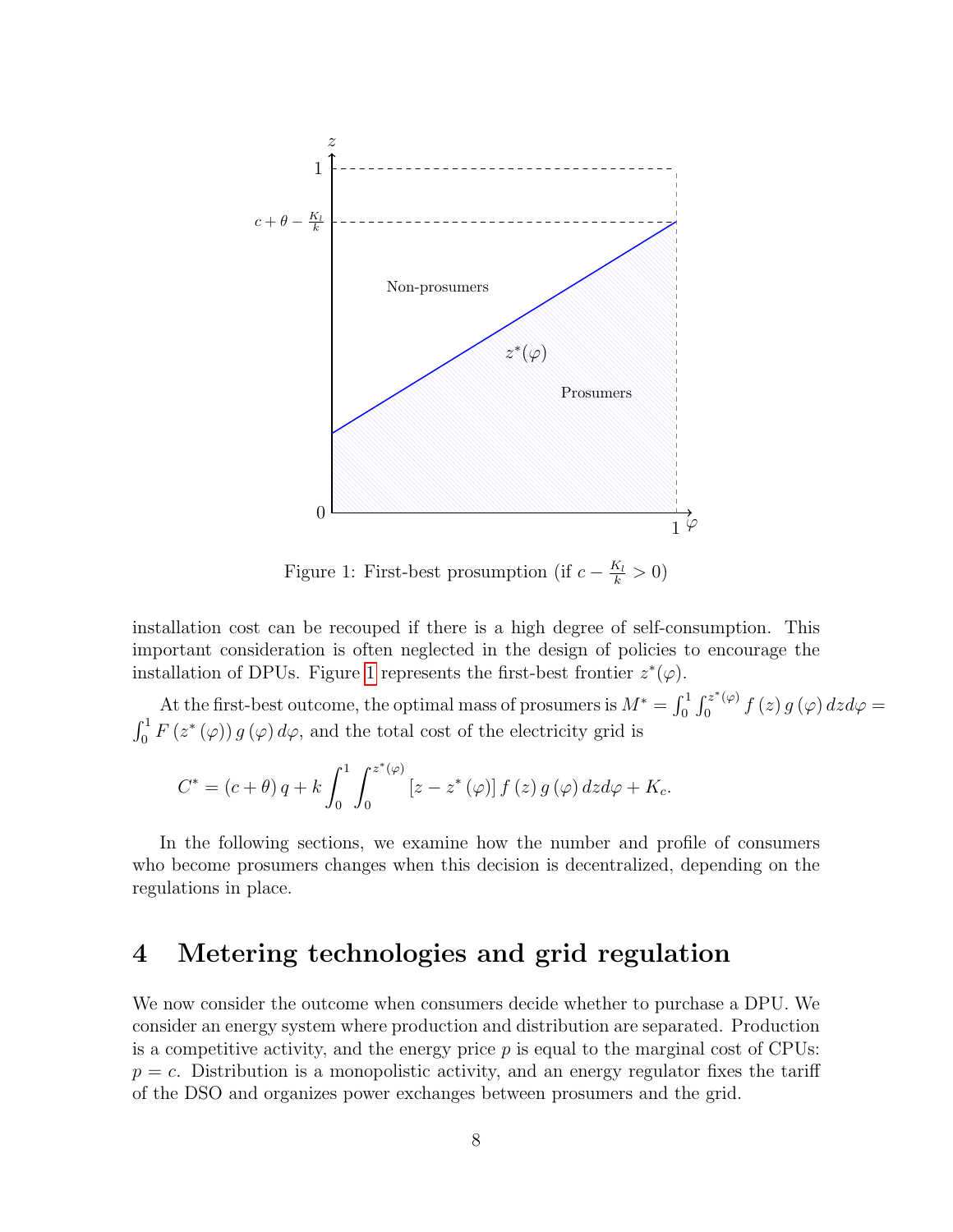#### 4.1 Metering technologies

Prosumers make two types of exchange with the grid. First, prosumers supply power to the grid when their DPUs produce more electricity than prosumers can instantaneously consume. Second, a prosumer draws power from the grid when their DPU's production is insufficient to meet their instantaneous consumption needs. A prosumer with a synchronization factor  $\varphi$  supplies  $(1 - \varphi)k$  to the grid and draws  $q - \varphi k$  from the grid.

Smart meters can record these two power flows separately. Alternatively, customers may have either two mechanical meters (one for recording imports and another recording exports) or a single meter that runs backwards when energy is exported to the grid (net metering). In the latter case, the single meter records the net imports  $q - k$ .

The synchronization factor  $\varphi$  and total consumption q are not reported on meter readings. A prosumer needs an additional meter to record production,  $k,^{10}$  which allows q and  $\varphi$  to be recovered ex-post from the meter readings.<sup>11</sup>

#### 4.2 Net metering and net purchasing

A consumer who purchases electricity from the grid pays the commodity price p and a network fee  $r_m > 0$ , which we refer to as the "import fee". A prosumer who provides electricity to the grid is paid the commodity price  $p$ ; however, the prosumer must pay an injection fee  $r_x$  that we call the "export fee". This export fee can be positive, negative (in which case exports are subsidized by the DSO) or nil.

Net metering is a commonly used system in which imports and exports have the same price (that is,  $r_m = -r_x$ ). As discussed in Moura and Brito (2019), net metering is used in most U.S. states, Mexico, Brazil, Finland, India and Belgium, among other countries. Net metering is the only possible system where prosumers have a single mechanical meter to record their exchanges with the grid.

Under net purchasing, imports and exports are priced separately (i.e.  $r_m \neq -r_x$ ).

#### 4.3 Tariff structure

The tariff structure is regulated and must be set such that the DSO can recover its total cost,  $C_d$ .

We consider different tariff structures:

• A Coasian two-part tariff where each consumer pays a fixed fee equal to the grid's

<sup>&</sup>lt;sup>10</sup>In the case of solar PVs, a meter or an app installed on the inverter can be used to measure a DPU's production.

<sup>&</sup>lt;sup>11</sup>The export meter records  $(1 - \varphi)k$ , from which the synchronization factor  $\varphi$  can be computed. Total consumption q can be calculated from the import meter that records  $q - \varphi k$ .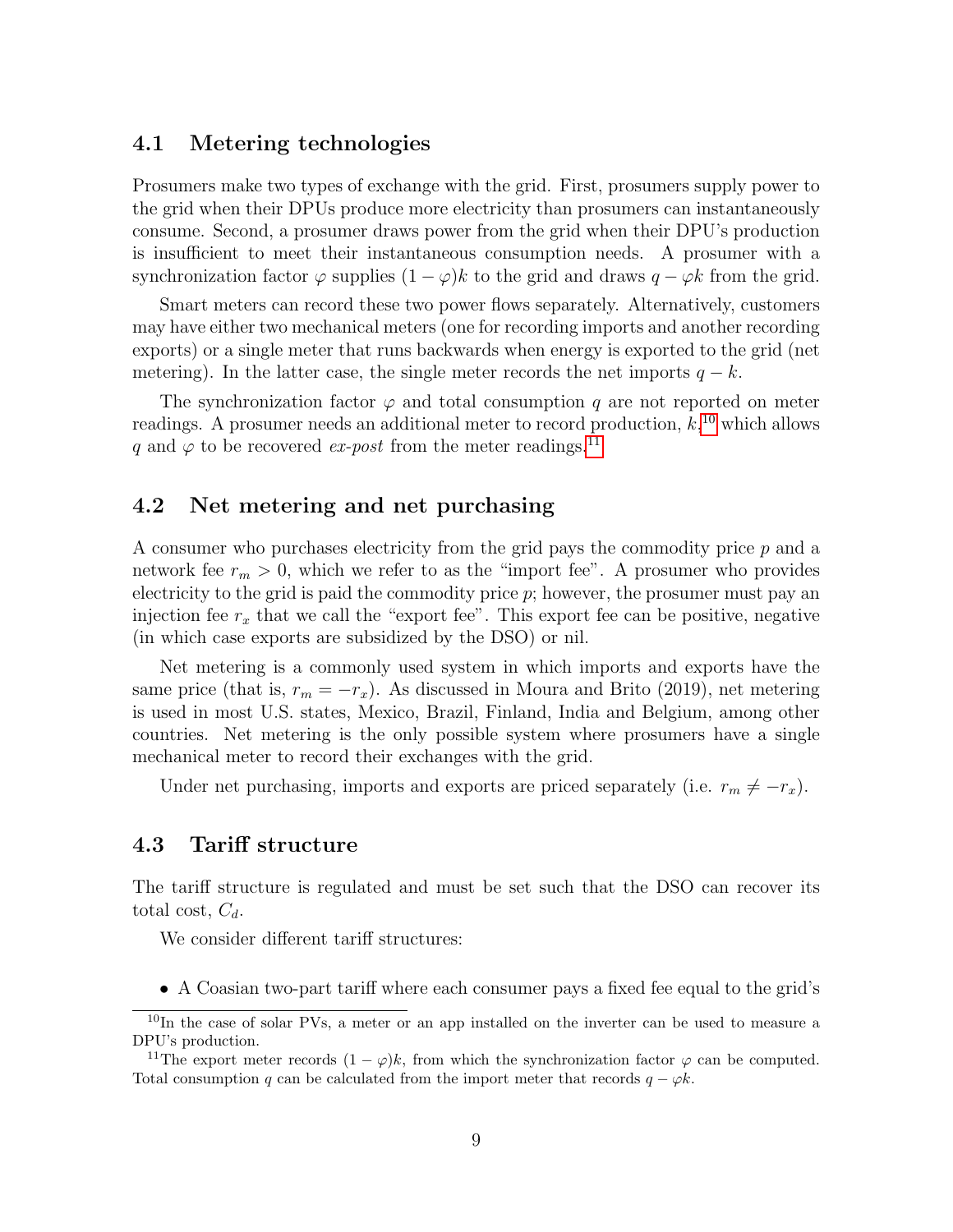fixed cost  $\rho = K_c$ , and variable fees that are designed to cover the variable costs,  $c_d$ .

- A Coasian tariff where prosumers pay a supplementary fixed fee to cover the specific fixed cost related with their DPU. In this tariff structure, traditional consumers pay  $\rho = K_c$  and prosumers pay  $\rho = K_c + K_p$ <sup>12</sup>
- A non-Coasian two-part tariff where the tariff is designed to minimize the total cost of the system  $(C_d + C_q)$ .

We consider the effect of each tariff for both a net metering and net purchasing system. Finally, we assume that the regulator cannot observe  $\varphi$ , that is, the regulator has no access to prosumers' production meters (if they exist as a smart metering system would be required). Therefore, it cannot make the network tariff structure contingent on a prosumer's synchronization factor and use this variable to screen prospective prosumers. Furthermore, we will prove that a menu of contract where prosumers select their preferred option add no value in this context.

### 5 Net metering

#### 5.1 Prosumer's investment decision

Consider net metering with a unique variable fee  $r = r^m = -r^x$  and a fixed fee of  $\rho$ per consumer. As in Gautier et al. (2018), the net utility of a consumer who installs a DPU that produces  $k \leq q$  and who consumes that power at a rate  $\varphi$  is given by:

$$
U(z, \varphi) = \begin{cases} S - (c+r)(q-k) - \rho - zk & \text{if } x(z, \varphi) = 1 \\ S - (c+r)q - \rho & x(z, \varphi) = 0. \end{cases}
$$

The consumer is indifferent between investing or not investing in a DPU if

$$
\tilde{z} = c + r.\tag{5}
$$

Hence, we have

$$
\tilde{x}(z,\varphi) = 1 \text{ if } z \leq c+r
$$
  

$$
\tilde{x}(z,\varphi) = 0 \text{ if } z > c+r.
$$

<sup>&</sup>lt;sup>12</sup>Cambini and Soroush (2019) discuss and compare different tariff structures under net metering. In particular, they focus on recovering fixed connection costs linked to DPUs. The Coasian tariff corresponds to what they call the "shallow connection cost", where fixed connection costs are recovered by the variable part of the tariff. The Coasian tariff with a prosumer's fixed fee corresponds to the "deep connection cost". They show that charges associated with deep connection costs achieve better results than charges associated with shallow connection costs from a welfare point of view.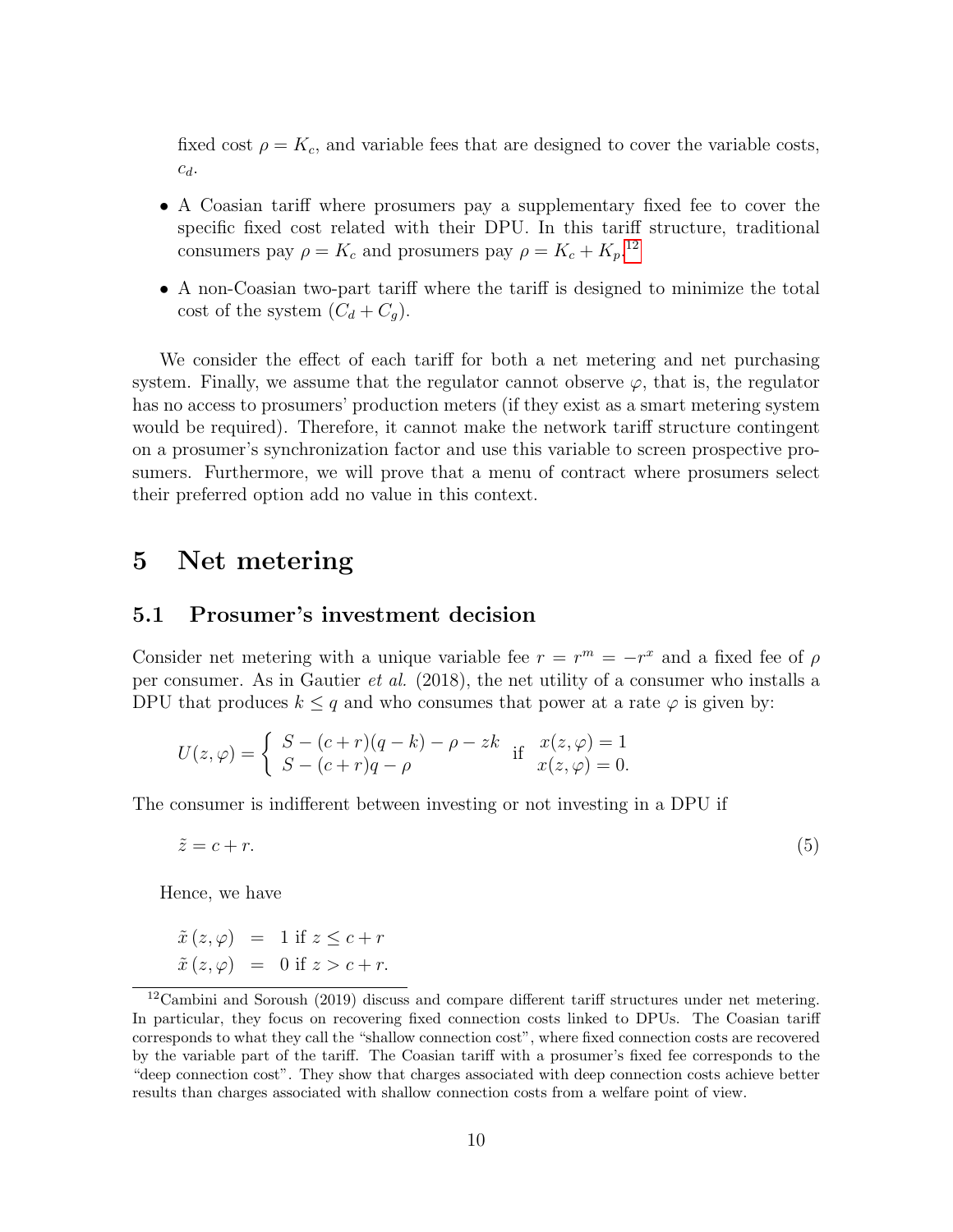With net metering, the synchronization factor does not affect a consumer's investment decision. The reason is that net metering does not differentiate between the price of the two energy flows, so the prosumer's electricity bill and resulting utility depend only on net imports  $q - k$ , independent of the synchronization level.

Therefore, as we rule out tariffs contingent on  $\varphi$ , we can see that:

**Proposition 2** It is impossible to achieve the first-best outcome with net metering.

#### 5.2 Coasian tariff



Figure 2: Prosumers under net metering (Coasian tariff)

With a Coasian tariff ( $\rho = K_c$ ), the recorded consumption volume is  $V_c$ , and the break-even distribution tariff  $\tilde{r}_0$  satisfies:

$$
\tilde{r}_0 = \frac{c_d}{V_c}.
$$

Given that  $\tilde{z}_0 = c + \tilde{r}_0$ , the proportion of prosumers in the population is  $F(\tilde{z}_0) =$  $F(c + \tilde{r}_0)$ . Replacing the cost  $c_d$  and the recorded consumption volume  $V_c$  by their values evaluated at  $\tilde{z}$ , the break-even grid fee is given by:

$$
\tilde{r}_0 = \frac{\theta q + F\left(\tilde{z}_0\right)\left(K_l - \theta \bar{\varphi} k\right)}{q - F\left(\tilde{z}_0\right) k} \tag{6}
$$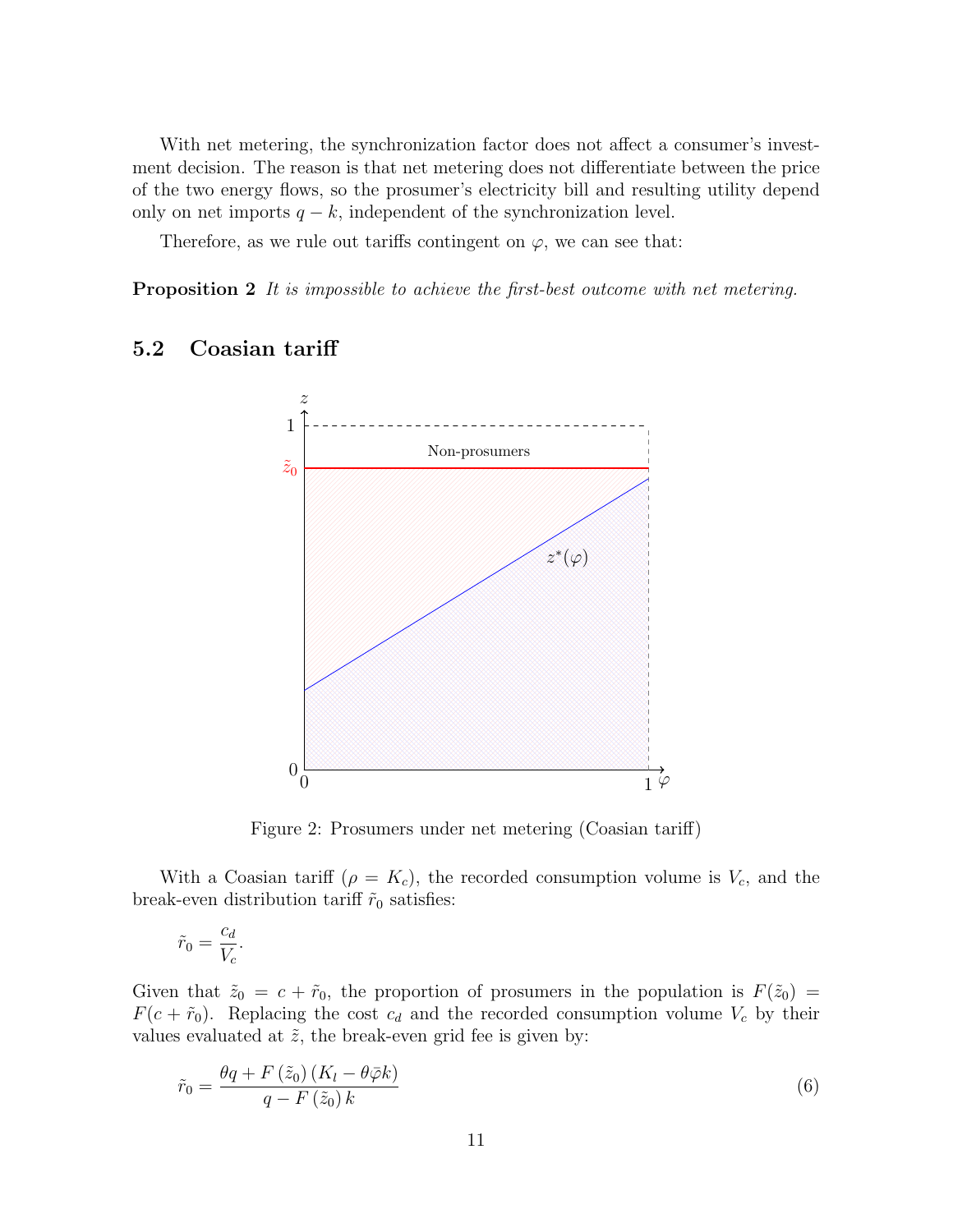where  $\bar{\varphi} = \int_0^1 \varphi g(\varphi) d\varphi$  is the mean value of  $\varphi$ , i.e. the average self-consumption level for the society. The resulting cut-off value  $\tilde{z}_0 = c + \tilde{r}_0$  is represented in Figure 2. We observe that the cut-off value is higher than the first-best  $\tilde{z}_0 > z^*$  for all  $\varphi \in [0,1]$  and is independent of  $\varphi$ .

Proposition 3 Compared to the first-best outcome, net metering with a Coasian tariff induces too many consumers to become prosumers.

This result is similar to the "death spiral" described in Brown and Sappington  $(2017)$  and Gautier *et al.* (2018). The idea is that tariffs do not send the right signal to consumers when they make investment decisions. Consumers place too much value on installing a DPU because the price at which they sell their energy to the network is the same as the price at which they buy electricity from the network, even though the variable costs faced by the DSO are higher for energy exported by prosumers than for energy imported by prosumers. Since prosumption is over-encouraged, the uniform tariff rate has to increase to ensure that the DSO will break even, and this further encourages households to become prosumers.

#### 5.3 Coasian tariff with a higher fixed fee for prosumers

To limit the number of prosumers, the regulator can rebalance the tariff structure by charging prosumers a higher fixed fee than consumers, or by increasing the fixed fee charged to everyone (see Subsection 5.4).

In the first case, the regulator imposes a fixed fee  $\rho_p = K_c + K_l$  to prosumers and  $\rho = K_c$  to consumers. With such a fee, the cut-off investment level is now:

$$
\tilde{z}_1 = c + r - \frac{K_l}{k}
$$

and the corresponding break-even grid fee is:

$$
\tilde{r}_1 = \theta \frac{q - F\left(\tilde{z}_1\right) k \bar{\varphi}}{q - F\left(\tilde{z}_1\right) k}.
$$

Combining the two equations, we have:

$$
\tilde{z}_1 = z^* (\varphi) + \theta \frac{(1 - \varphi) q - F(\tilde{z}_1) k (\bar{\varphi} - \varphi)}{q - F(\tilde{z}_1) k}.
$$

And we can straightforwardly show that there exists

$$
\tilde{\varphi}_1 = \frac{q - F\left(\tilde{z}_1\right)k\bar{\varphi}}{q - F\left(\tilde{z}_1\right)k} > \bar{\varphi}
$$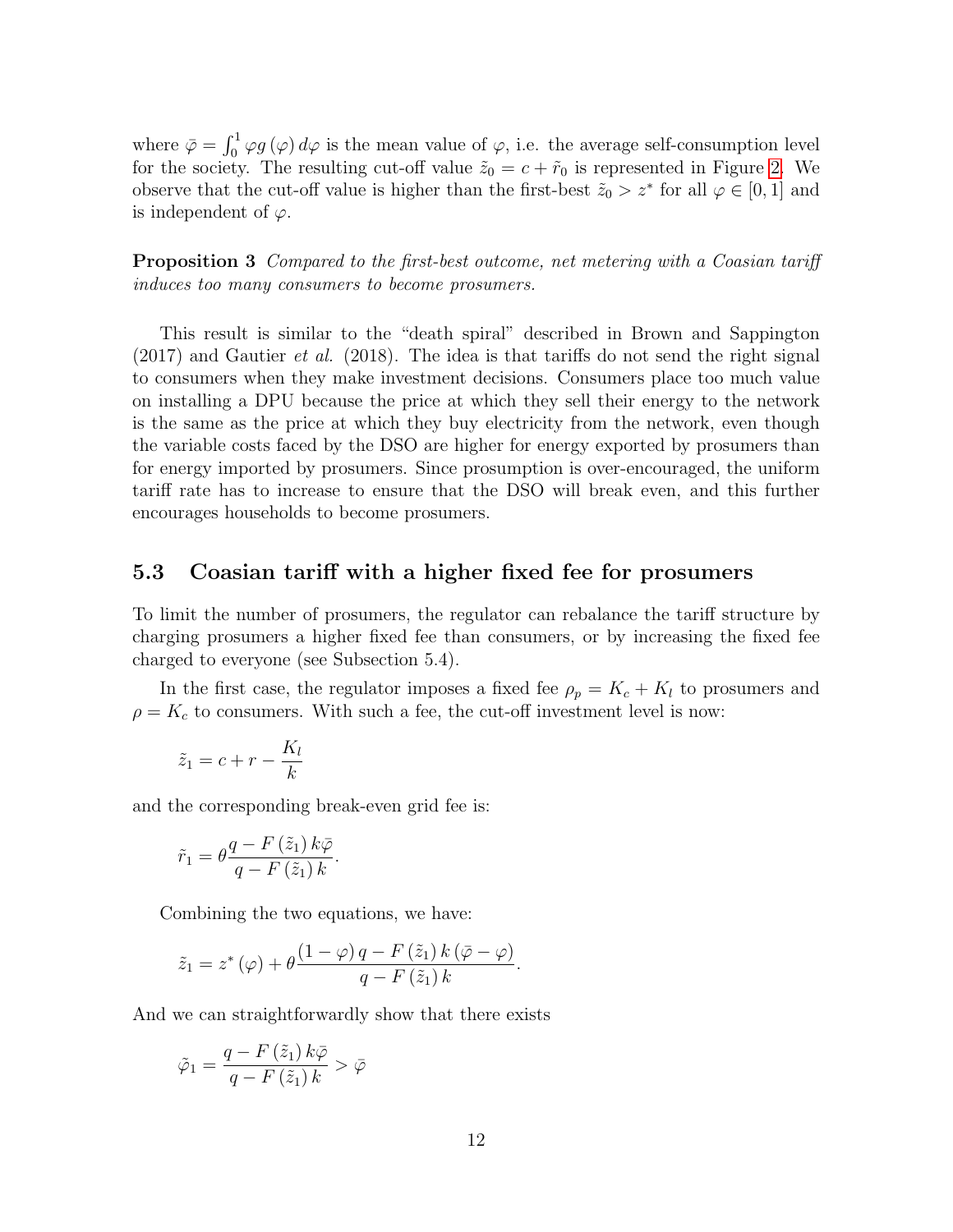such that

$$
\begin{array}{rcl}\n\tilde{z}_1 & \geq & z^*(\varphi) \text{ if } \varphi \leq \tilde{\varphi}_1 \\
\tilde{z}_1 & < & z^*(\varphi) \text{ if } \varphi > \tilde{\varphi}_1.\n\end{array}
$$

Under this tariff, prosumers pay for the fixed connection cost of the DPU. Consequently, the variable fee can be reduced  $(\tilde{r}_1 < \tilde{r}_0)$  and the death spiral is avoided. The tariff is now based on the variable cost for an average prosumer who has a selfconsumption rate of  $\bar{\varphi}$ . This tariff structure limits the number of prosumers by discouraging consumers with higher self-consumption rates from becoming prosumers.

#### 5.4 Optimal two-part tariff

Instead of charging prosumers an additional fixed fee, the regulator can decrease the variable fee r and increase the universal fixed fee  $\rho$  to decrease investments in DPUs, while guaranteeing that the DSO breaks even or earns a profit. The optimal two-part tariff under net metering is the solution of:

$$
\min_{r,\rho} C \text{ subject to } z = c + r \text{ and } \rho + r(q - F(c + r)k) = C_d.
$$

The solution to this problem is to set the following unit tariff

$$
\tilde{r}_2 = \bar{\varphi}\theta - \frac{K_l}{k} - H\left(c + \tilde{r}_2\right) < \bar{\varphi}\theta - \frac{K_l}{k},
$$

where  $H(z) = \frac{F(z)}{f(z)} \ge 0$  which is increasing in  $z$ <sup>13</sup>, and to cover the remaining costs of the DSO with the fixed fee

$$
\tilde{\rho}_2 = \left( \left( 1 - \bar{\varphi} \right) \theta + \frac{K_l}{k} \right) q + K_c + H \left( c + \tilde{r}_2 \right) \left( q - F \left( c + \tilde{r}_2 \right) k \right)
$$

so that  $\tilde{\rho}_2 > ((1 - \bar{\varphi}) \theta + \frac{K_l}{k})$  $\frac{K_l}{k}$   $\left(q + K_c\right)$ . We can show easily that there exists

$$
\tilde{\varphi}_2 = \bar{\varphi} - \frac{H\left(\tilde{z}_2\right)}{\theta} < \bar{\varphi}
$$

with  $\tilde{z}_2 = c + \tilde{r}_2$  and such that

$$
\begin{array}{rcl}\n\tilde{z}_2 & \geq & z^*(\varphi) \text{ if } \varphi \leq \tilde{\varphi}_2 \\
\tilde{z}_2 & < & z^*(\varphi) \text{ if } \varphi > \tilde{\varphi}_2.\n\end{array}
$$

Under this tariff, the total fixed fees paid by consumers and prosumers exceed the fixed connection costs associated with DPUs. As a result, the variable fee can be reduced

<sup>&</sup>lt;sup>13</sup>This is due to the log concavity of  $f(z)$ .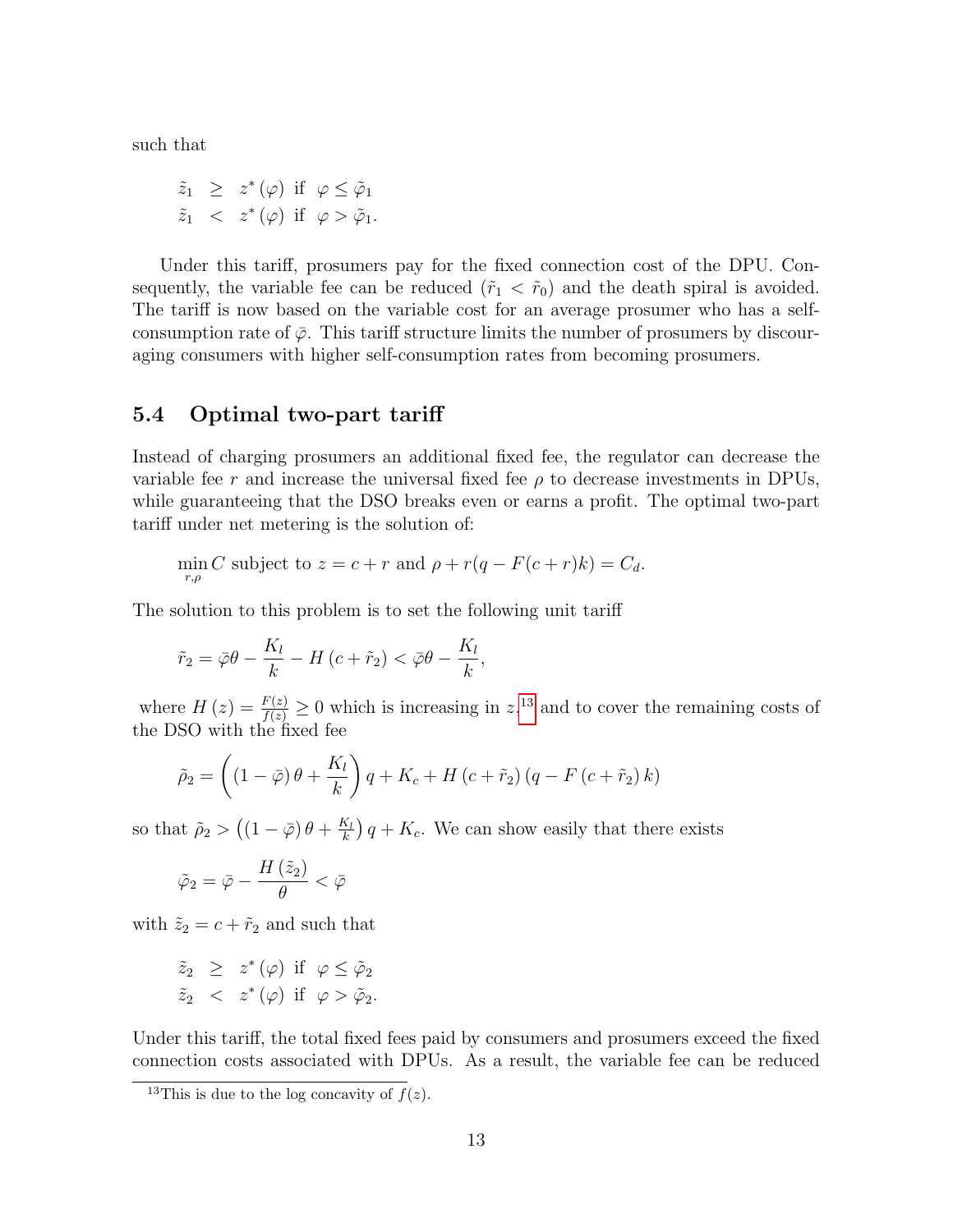$(\tilde{r}_2 < \tilde{r}_0)$  and the death spiral is avoided. The tariff is now set *below* the variable costs for an average prosumer who exhibits a self-consumption rate of  $\bar{\varphi}$ , which takes into account the total effect of the prosumer's level. As was the case for the Coasian tariff with a higher fixed fee for prosumers, this tariff structure also discourages consumers with higher self-consumption rates from becoming prosumers, resulting in fewer prosumers than under a Coasian tariff.

#### 5.5 Menu pricing

It is ineffective to offer prosumers a menu of contracts  $(r(\varphi), \rho(\varphi))$  from which to choose from. Indeed, as a prosumer's utility is independent of  $\varphi$ , all prosumers will pick the same tariff and it is impossible to screen prosumers according to their synchronization factor. This is because the DSO has no mechanism to observe the synchronization factor, and prosumers have no incentive to reveal this information.

#### 5.6 Comparisons

Comparing the three tariffs above, we establish:

**Lemma 1**  $\tilde{r}_2 < \tilde{r}_1 < \tilde{r}_0$  and  $\tilde{z}_2 < \tilde{z}_1 < \tilde{z}_0$ .

With a given net metering tariff, the total cost is:

$$
C(r, z) := (c + \theta) q + \int_0^1 \int_0^z [rk - \varphi \theta k + K_l] f(y) g(\varphi) dy d\varphi + K_c,
$$

which increases with both  $(r, z)$ . Then, given Lemma 1, we have  $C^* < \tilde{C}_2 < \tilde{C}_1 < \tilde{C}_0$ .

Therefore, under net metering, the optimal tariff consists of charging a high fixed fee independent of consumption. This fee should cover the fixed grid cost and part of the variable costs. Increasing the fixed fee above the Coasian level limits incentives to become a prosumer and reduces grid costs. Indeed, from Lemma 1, we have that  $\tilde{M}_2 < \tilde{M}_1 < \tilde{M}_0$  where  $\tilde{M}_i = F(\tilde{z}_i)$  is the mass of active prosumers for  $i = 0, 1, 2$ .<sup>14</sup> Finally, the first-best outcome can never be achieved under net metering as the regulator cannot make the tariff (and subsequent investment decisions by consumers) contingent on the level of self-consumption.

### 6 Net purchasing

We now consider the case where the DSO can implement a net purchasing system, which requires that prosumers be equipped with smart meters or mechanical meters

<sup>&</sup>lt;sup>14</sup>However, one cannot compare these masses to the one in the first-best  $M^*$ , as it depends on the particular distribution of z.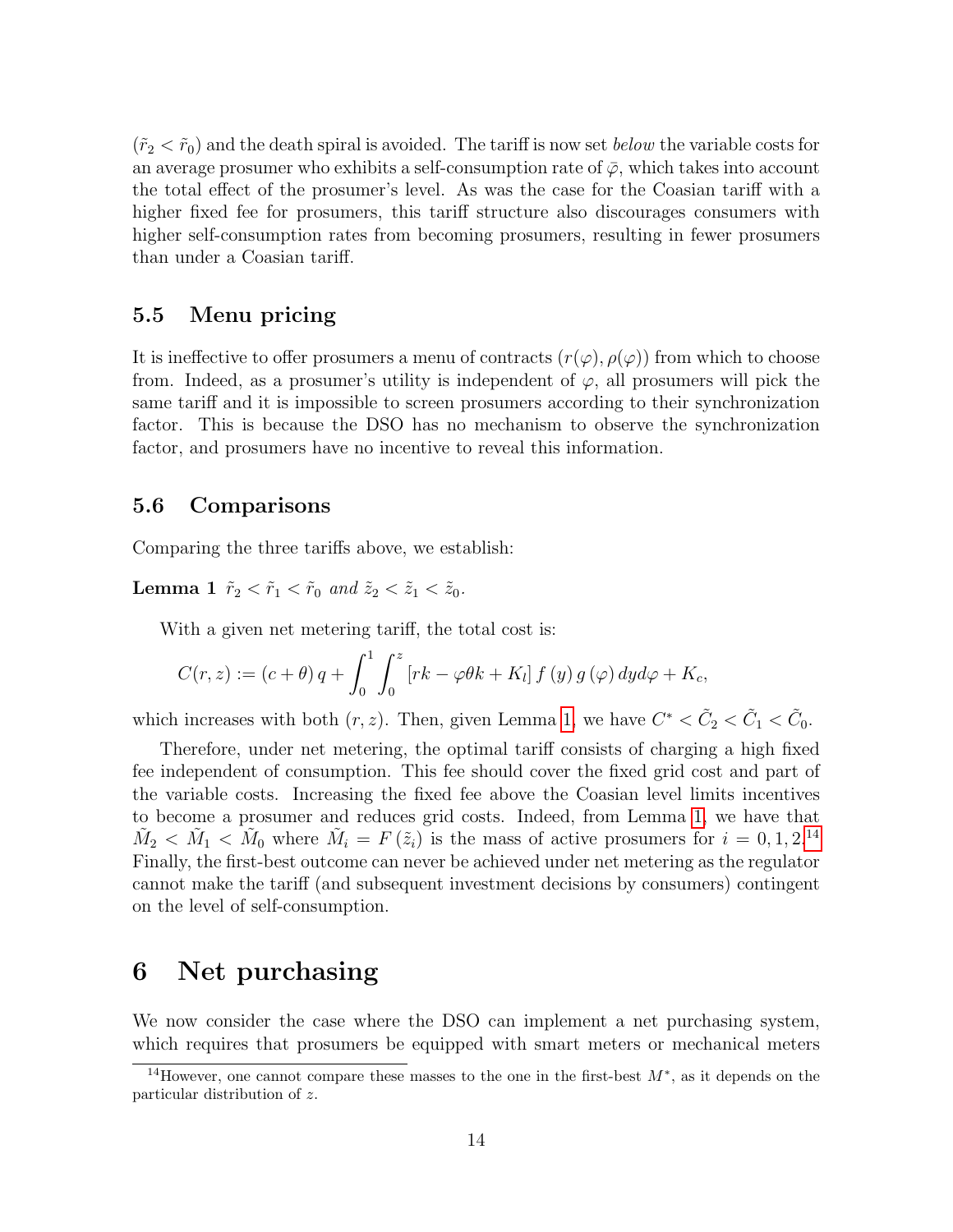

Figure 3: Comparisons

with two separate lines to measure imports and exports.

### 6.1 The prosumer's investment decision

Under a net purchasing scheme, the net utility of a prosumer who can install a DPU producing k and with a self-consumption level  $\varphi$  is given by

$$
U(z) = \begin{cases} S - c(q - k) - r_m (q - \varphi k) - r_x (1 - \varphi) k - \rho - zk & \text{if } x(z, \varphi) = 1 \\ S - (c + r_m) q - \rho & x(z, \varphi) = 0. \end{cases}
$$

For a consumer who is indifferent between becoming a prosumer or remaining a consumer, we have:

$$
\hat{z}(\varphi) = c + \varphi r_m - (1 - \varphi) r_x. \tag{7}
$$

Therefore, only agents with preferences  $(z, \varphi)$  such that  $z \leq \hat{z}(\varphi)$  will become prosumers.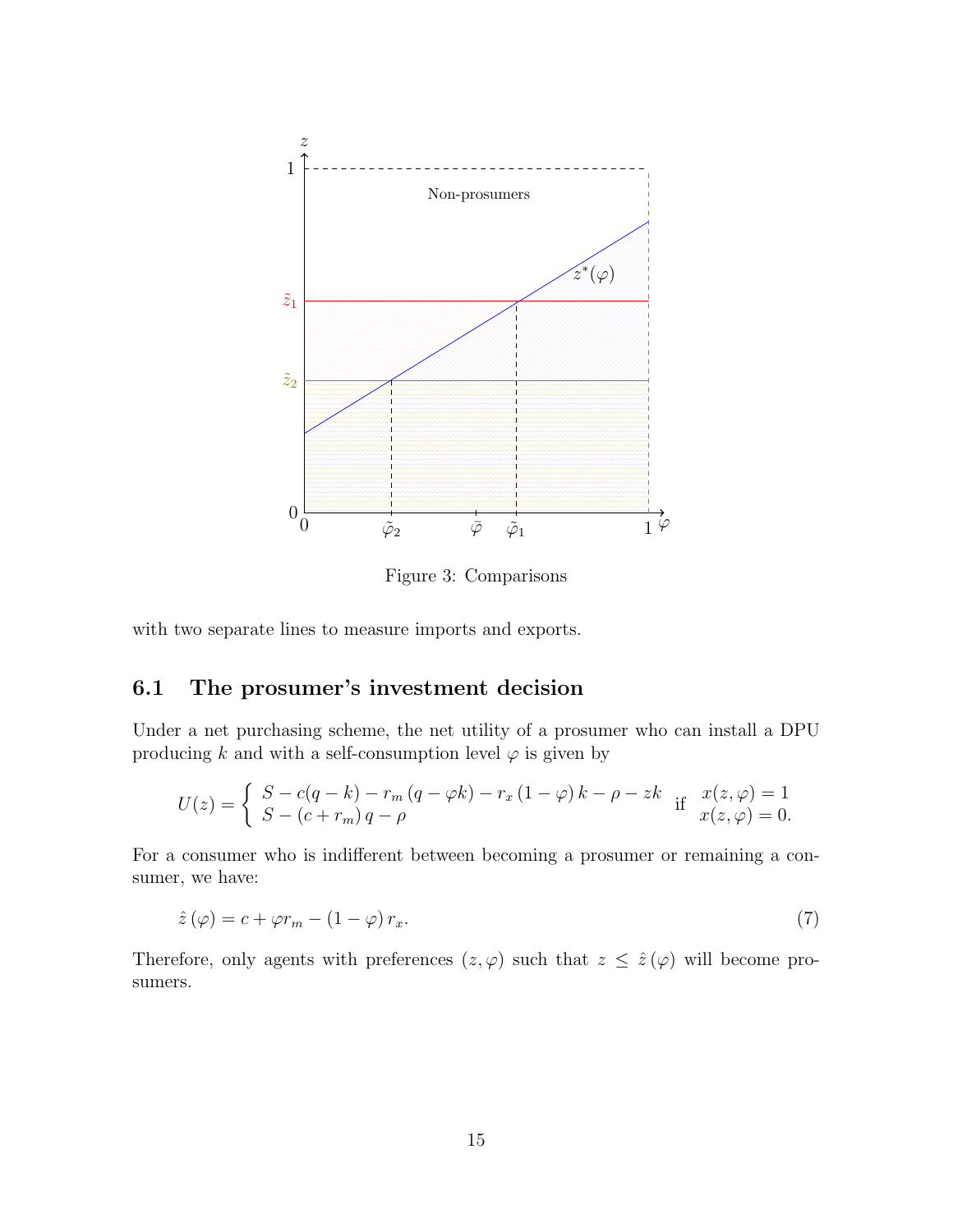#### 6.2 Coasian tariff

Let us first consider a Coasian tariff such that  $\rho = K_c$ . It is now clear that net purchasing can only lead to the first-best quantity of prosumers if for all agents  $\varphi \leq 1$ :

$$
\varphi\left(r_m+r_x\right)-r_x=\varphi\theta-\frac{K_l}{k}.
$$

That is, if

$$
r_m = \theta - \frac{K_l}{k} \quad \text{and} \quad r_x = \frac{K_l}{k}.\tag{8}
$$

However this tariff structure is not profitable for the DSO, as it leads to a loss of  $K_l q/k$ .

Proposition 4 Under a net purchasing system, Coasian tariffs cannot achieve the first-best outcome.

This result contrasts with Gautier *et al.* (2018), where a net purchasing system with a uniform tariff is shown to lead to an efficient outcome. We have that the import rate must be set below the marginal cost  $\theta$  and the export rate is used to fully charge prosumers the fixed distribution cost of a DPU installation. This makes it impossible to construct a tariff that is fully cost-reflective and that induces an efficient deployment of DPUs. The source of heterogeneity in the society is also coming from the different synchronization factors between a DPU owner's consumption and production. Moreover, net purchasing with a Coasian tariff generates distortions differently than Coasian tariffs under net metering. Indeed, with net purchasing the first best would be achievable but at the social cost of a profit loss for the DSO. Consequently, it is not implementable due to a productive distortion. With net metering the first best is unachievable but the DSO breaks even, it is not implementable due to an allocative distortion. As a result, the Coasian tariff distortions are not comparable with respect to the metering regime.

Since an efficiency-inducing uniform tariff is not feasible, let us consider a secondbest uniform Coasian tariff under a net purchasing scheme that ensures the DSO can recoup its costs and minimizes the total cost calculated in (4). In other words, we look for  $(r_m, r_x)$  that solves the problem:

$$
\begin{cases}\n\min_{r_m, r_x} C \\
\text{s.t. } \Pi = r_m \left( V_c + V_l \right) + r_x V_l - c_d \ge 0 \\
\text{with } x (z, \varphi) = 1 \text{ if } z \le \hat{z} (\varphi) = c + \varphi r_m - (1 - \varphi) r_x, \text{ for all } \varphi \in [0, 1].\n\end{cases}
$$
\n(9)

We solve this problem in the appendix. The solution gives us the following result, using the following notations  $\hat{M} = \int_0^1 F(\hat{z}(\varphi)) g(\varphi) d\varphi$  and  $\hat{\Phi} = \int_0^1 \varphi F(\hat{z}(\varphi)) g(\varphi) d\varphi$ :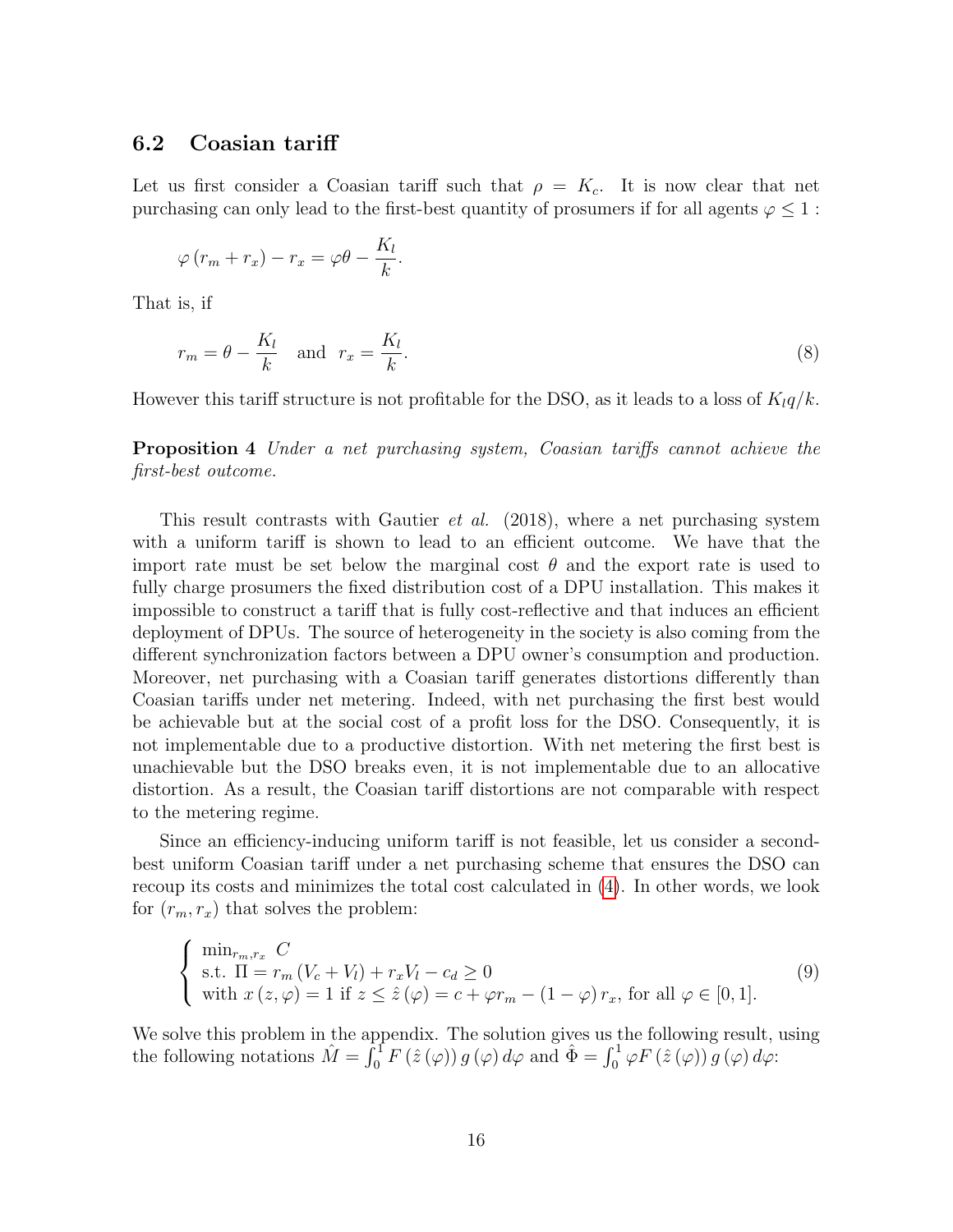Proposition 5 The second-best uniform tariff structure with net purchasing is

$$
\hat{r}_{m}^{*} = \theta - \hat{\Gamma}\frac{K_{l}}{k} \text{ and } \hat{r}_{x} \left(\hat{r}_{m}^{*}\right) = \frac{\left(\theta - \hat{r}_{m}^{*}\right)\left(q - k\hat{\Phi}\right) + K_{l}\hat{M}}{k\left(\hat{M} - \hat{\Phi}\right)}
$$

where  $\hat{\Gamma}$  < 1.

The second-best uniform tariff allows us to define the prosumption locus  $\hat{z}^*(\varphi) =$  $c + \varphi \hat{r}_m^* - (1 - \varphi) \hat{r}_x (\hat{r}_m^*),$  which is steeper than the optimal locus.

So there may exist  $\hat{z}(\hat{\varphi}) = z^*(\hat{\varphi})$  with  $\hat{z}(\varphi) \leq z^*(\varphi)$  for  $\varphi \leq \hat{\varphi}$  and conversely. Hence, the second-best uniform tariff under a net purchasing scheme favors highly synchronized agents, as they are more likely to invest in a DPU compared with the first-best outcome.



Figure 4: The second-best quantity of prosumption under a net purchasing scheme is in green. The first-best level is in blue.

#### 6.3 Optimal tariffs

Although a Coasian tariff cannot achieve the first-best quantity of prosumption, it can still be achieved under net purchasing. The regulator can either relax the Coasian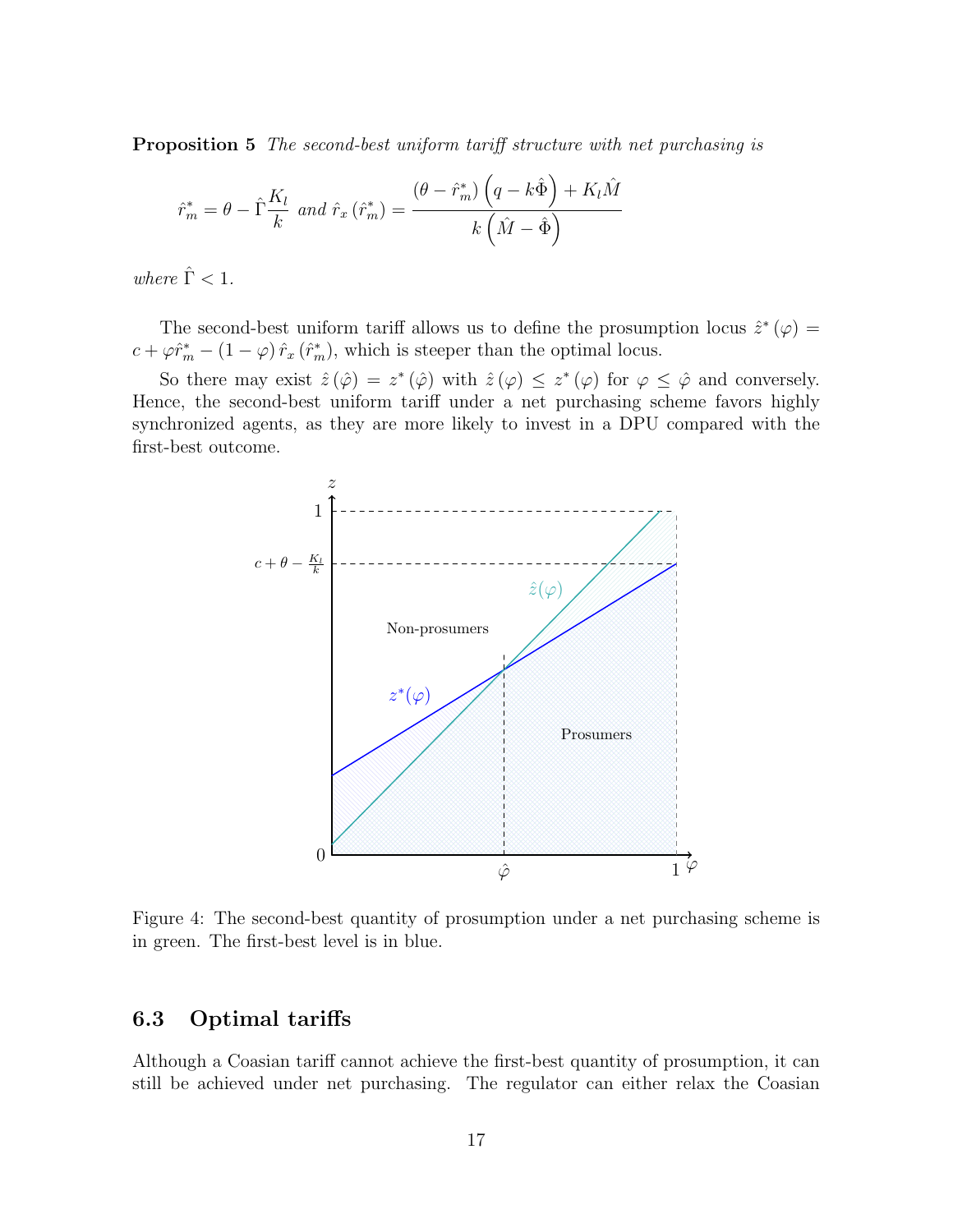constraint and increase the fixed fee, or it can charge different tariffs for prosumers and consumers. By doing so, it can better allocate the specific costs linked to DPUs to prosumers, as proposed by Cambini and Soroush (2019), among others. We now show that the first-best quantity of prosumption can be achieved with simple tariff structures.

First, the regulator can depart from Coasian tariffs and increase the fixed fee paid by consumers. With  $\rho > K_c$ , it is possible to recover the grid costs and use the grid tariff given by Equation (8) to achieve the first-best outcome. The following tariff accomplishes this:

$$
r_m = \theta - \frac{K_l}{k}, r_x = \frac{K_l}{k}, \rho = K_c + \frac{K_l}{k}q.
$$

Second, the regulator can impose a discriminatory tariff that charges prosumers and consumers different rates for their energy imports. Let us denote prosumers' import and export fees by  $r_m$  and  $r_x$ , respectively, and use  $r_c$  to denote consumers' import fees. The following Coasian tariff  $(r_m, r_x, r_c, \rho)$  achieves the first-best outcome:

$$
r_m = \theta + \frac{K_l}{q - k}, r_x = \frac{K_l}{q - k}, r_c = \theta, \rho = K_c.
$$

Third, the regulator can charge an additional fixed fee to prosumers to recover the additional costs they impose on the DSO. If we denote this fee by  $\rho_p$ , the following tariff  $(r_m, r_x, \rho_p, \rho)$  achieves the first-best outcome:

$$
r_m = \theta, r_x = 0, \rho_p = K_l + K_c, \rho = K_c.
$$

#### 6.4 Menu pricing

We previously showed that it is not possible to use menu pricing under a net metering scheme to identify different types of prosumers. Under a net purchasing regime, screening consumers by proposing menus of tariffs is not relevant. As explained in Section 4, when agents are equipped with smart meters or two mechanical meters, synchronization is technically observable and net purchasing tariffs can be implemented with full information about self-consumption. However, this information is not required for the DSO to construct an efficiency-inducing two-part tariff, as it can be done through cost parameters alone.

### 7 Partial-netting

The partial-netting (PN) described by Koumparou et al. (2017) is a variant of net metering. They show that this does not systematically lead to over-returns on investments by prosumers as illustrated by the experience in Greece. Under partial-netting,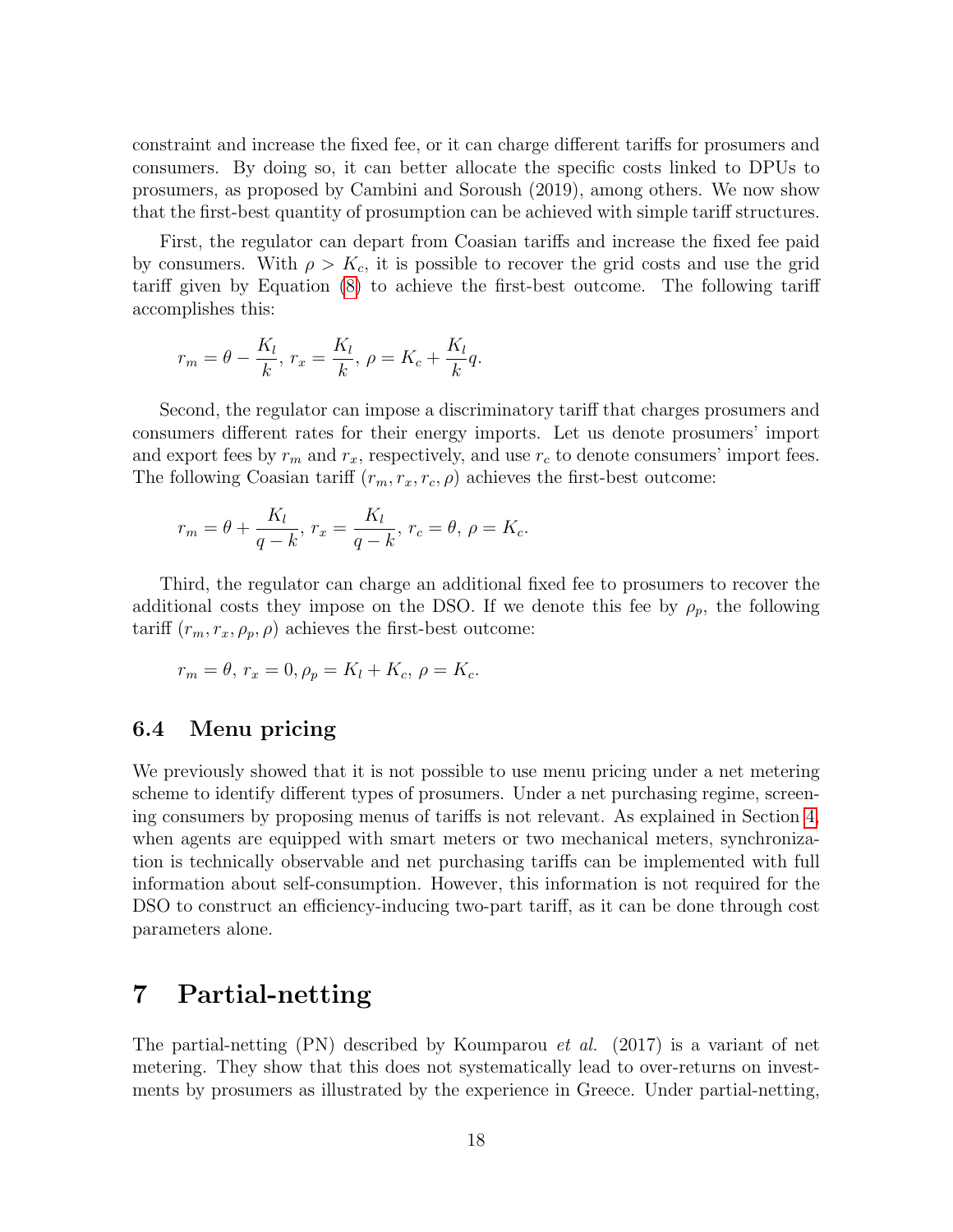if over a billing period, the imported energy  $(q - \varphi k)$  is larger than the exported energy  $((1 - \varphi)k)$ , that is if  $q > k$ , the prosumer pays the retail rate  $(c + r_m)$  on the net imports<sup>15</sup>; that is, the prosumer pays  $(c+r_m)(q-k)$  as under net metering. The prosumer also pays a specific fee  $(r_x)$  on energy exports. Partial-netting is a hybrid system where energy net imports are priced as under net metering and energy exports are priced as under net purchasing.

The Partial-netting system can be implemented either with a net purchasing or net metering scheme. In the former case, the export fee is based on the actual export level; in the latter, it is based on an estimation  $\bar{\varphi}$  of the self-consumption level.

#### 7.1 Partial-netting with bi-directional metering

Under a PN scheme and bi-directional meters, the net utility of a prosumer who can install a DPU producing k and with a self-consumption level  $\varphi$  is given by

$$
U(z) = \begin{cases} S - (c + r_m)(q - k) - r_x (1 - \varphi) k - \rho - zk & \text{if } x(z, \varphi) = 1 \\ S - (c + r_m) q - \rho & x(z, \varphi) = 0. \end{cases}
$$

The consumer is indifferent between investing or not in a DPU if

$$
\tilde{z}_p = c + r_m - (1 - \varphi)r_x.
$$

The first best can be achieved with  $r_m = \theta - \frac{K_l}{k}$  $\frac{k_l}{k_l}$  and  $r_x = \theta$  and an appropriate fixed fee allowing the DSO breaks even such that  $\rho = \frac{K_l}{k}$  $\frac{K_l}{k}q + K_c > K_c$ , that is with non-Coasian tariff structure. The partial-netting system is closely comparable to the net-purchasing regime we described in Section 6.

#### 7.2 Partial-netting with single metering

With a single meter, the export fee in the above equation should be replaced by the estimated average value  $r_x(1-\overline{\varphi})k$ . The decision to become prosumer is then independent of the actual value of  $\varphi$  and it is given by:  $\tilde{z}_p = c + r_m - (1 - \overline{\varphi})r_x$ . As for the net metering case, the first best cannot be reached; that is. consumers turn to prosumers if their installation cost is lower than a given threshold that is independent of the actual self-consumption level.

Compared to the Coasian tariff we analyzed above, the export fee gives an additional degree of freedom to the regulator who can use it to adjust downward the incentives to become prosumer. The export fee under partial-netting plays the same role as the fixed prosumer fee in the net metering case. One key issue with partial-netting is the assessment of self-consumption and actual PV production which cannot be measured without bi-directional meters. As a result, the billing needs to be contractually based on ex-ante estimations or expectations of self-consumption profiles for typical prosumers.

<sup>&</sup>lt;sup>15</sup>In this system, there is a renewable energy credit (REC) to store the excess production from one billing to another.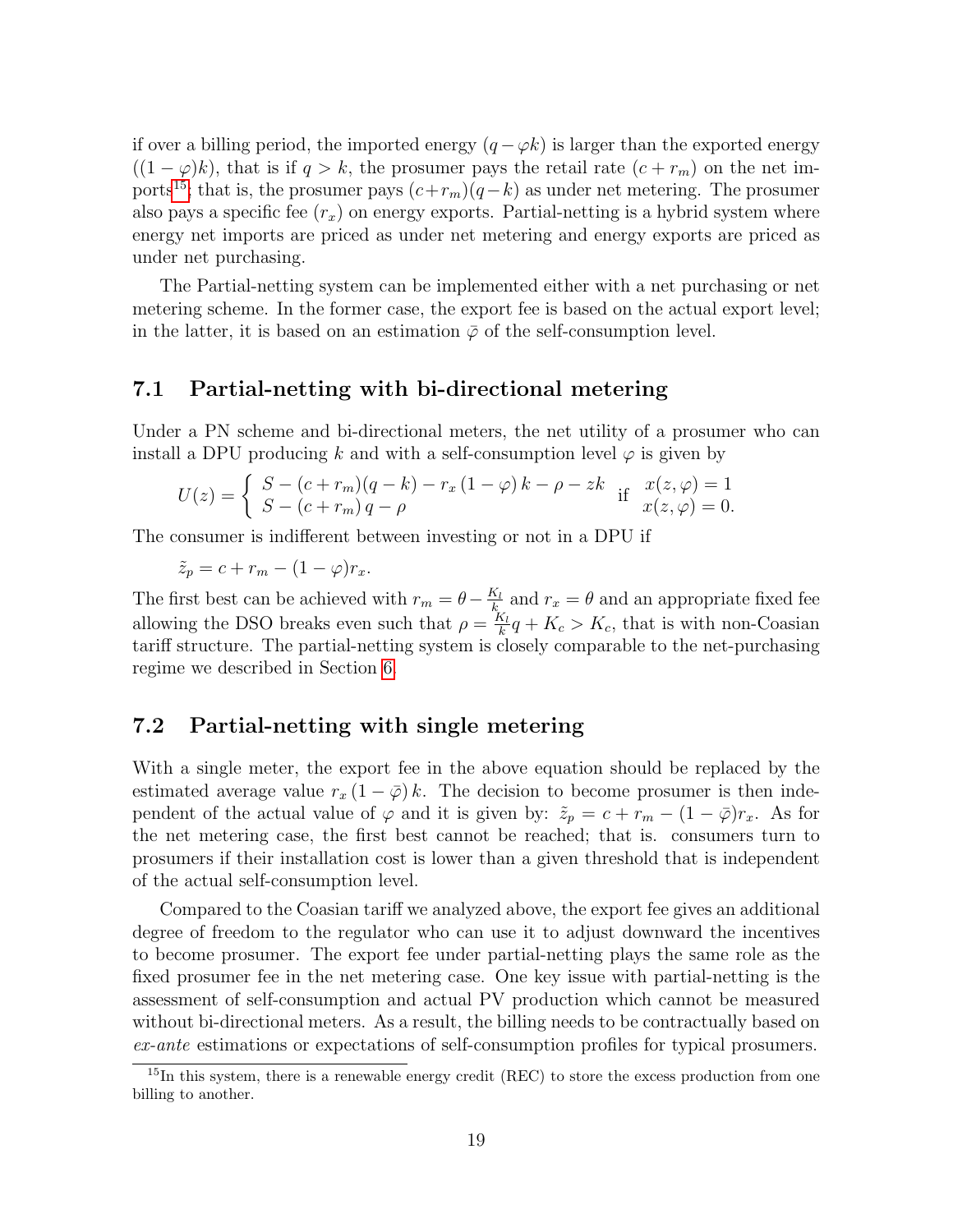### 8 Conclusion

Investments in PV panels by households are intended to tackle climate change by decreasing our reliance on fossil fuels and it is a key element of the energy transition. The increase in installed distributed renewable generation capacities has been backed by both a significant decline in the cost of solar power technology and the introduction of compensation mechanisms in many countries. However these policies have often been blamed for not being cost reflective, resulting in inadequate incentives to invest for the prosumers and the grid operators. This paper discusses how to integrate distributed generation into the energy grid with different pricing and metering systems.

The key point of this paper is to provide a theoretical analysis of how heterogeneous prosumer profiles for self-consumption, i.e. with different synchronization factors, can be correctly incentivized to invest efficiently in solar PV, depending on the tariff structure and the metering technology available. Our main results are as follows. We show that in an efficient outcome, only consumers who are relatively more inclined to selfconsume should invest in PV installations and become prosumers. This selection can only be made under net purchasing when the energy sold to the grid is priced lower than energy drawn from the grid. Under net metering, the two flows have the same price, self-consumption does not pay, and the investment decision is made irrespective of the self-consumption level, resulting in inefficiencies. Hence, we show that net metering not only encourages too much investment in DPUs, but also attracts the wrong types of consumers to invest in production from a grid management perspective.

Another key result is that even if the grid operator has no information regarding self-consumption profiles of prosumers, efficient tariffs can be achieved through net purchasing. However, to be the case, tariffs should not be Coasian, i.e. fixed fees paid by consumers and prosumers should exceed the grid operator's fixed costs. Overall, our paper highlights that net purchasing without Coasian tariffs provide a better way to integrate prosumers in the energy system. As the question is highly relevant in policy debates, we believe that these conclusions can be of interest for regulators dealing with the integration of prosumers in the energy system.

The analysis provided in this paper is based on several assumptions that partly influence the conclusions and some model limitations that deserve discussion. First, in our analysis, we use a simplified and unidimensional parameter to represent the degree of correlation between of consumption and production of DPUs. This assumption allows us to ensure a fair tractability and readability of the results. However, it can be easily removed using a more general framework with a minute-to-minute matching between the demand and the decentralized production of energy. Indeed, let us consider that all consumers have a fixed path of consumption  $q(t, \gamma)$  where t is time and  $\gamma$  is a parameter capturing the heterogeneity in energy consumption in the population. Synchronization is a consequence of the adequacy between  $k(t)$  the energy flow produced by the DPU at time t, and consumption  $q(t, \gamma)$ . Heterogeneity in consumption or production (if consumers are located at different places with different levels of solar irradiation) leads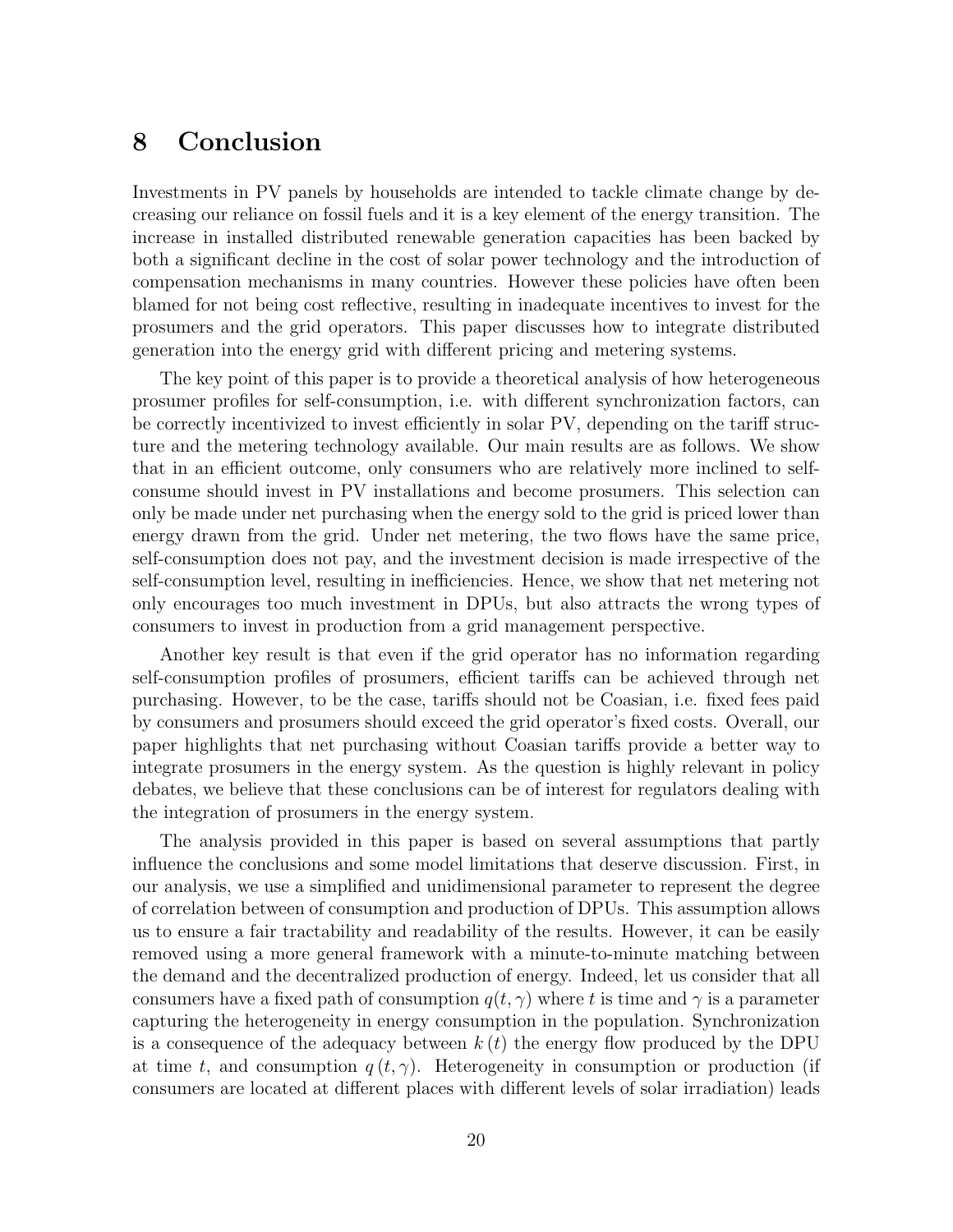to heterogeneity in self-consumption. Indeed, self-consumption levels at time  $t$  are given by  $\min\{q(t,\gamma),k(t)\}\$  so the degree of self-consumption at time t is time-dependent and writes  $\varphi(t,\gamma) = \frac{\min\{q(t,\gamma),k(t)\}}{k(t)}$ . In our model, the self-consumption rate  $\varphi$  is equal to the weighted average of  $\varphi(t, \gamma)$  over the billing period. At period t, a prosumer is a net exporter of energy when  $q(t, \gamma) < k(t)$  and net importer when  $q(t, \gamma) > k(t)$ . As a result, these assumptions would allow for temporary self-sufficiency for some prosumers, specifically when at a given time  $t, q(t, \gamma) < k(t)$ . Using such a framework, one can establish the dynamic foundations for our model and prove that our results still hold.<sup>16</sup>.

Second time-varying tariffs, capacity tariffs and tariffs conditioned on the synchronization rate are not considered in our model and merit further analysis. However, these tariffs require individual smart meters and, to remain non-discriminatory, most legislations require a complete rollout of the technology. According to the latest figures, this rollout has not yet been achieved in most European countries (ACER/CEEM (2019)); in some exceptional cases, an extra decade or longer will even be needed to reach the 80% coverage goal initially set for 2020 by the EU Commission. This concern is also observed elsewhere (Draugelis et al. (2018)). For example, in the U.S., as of 2018, only around 50% of the population had a smart meter at home.

Third, we do not consider the intermittent dimension of DPU for prosumers as we assumed a simplified calibrated load factor for any DPU installed. The effects of intermittency have been already analyzed in the economic literature together with the role of storage and batteries (see. for instance Dato *et al.*  $(2020)$ ). Introducing intermittency for distributed renewable generation units in the analysis calls for a dynamic and stochastic version of the model we analyzed. Nevertheless, as the uncertainty about the load factor of the DPU can be anticipated ex ante anticipated by prosumers and the DSO, all results we present still hold at their expected levels. However, due to potential risk aversion behaviors of agents involved in the market relations at stake, some standard deviations of the optimal tariffs should be considered as a track for future research.

Fourth, the recent appearance of energy communities as well as the local exchanges between prosumers leads to imagine that grid pricing issues may now be related to the need of coordination between these agents at a local level (see. Abada *et al.* (2020)). Energy communities can facilitate the coordination of investments at the local level, but their implementation could be complex. These aspects have been neglected in our analysis and are left for further research.17

Finally, we emphasize the role of tariff design but some further challenges are also on the table, especially for net purchasing systems. Following the IRENA (2019, p. 11) "to enable the adoption of net billing schemes, a method must be developed to send the right price signals to prosumers", identifying four key factors that are  $(i)$  the

<sup>16</sup>An addendum for this case can be requested to the authors.

<sup>&</sup>lt;sup>17</sup> Cortade and Poudou (2020) analyze the noncooperative inner incentives to install DPU for prosumers able to exchange their energy in excess through peer-to-peer platforms.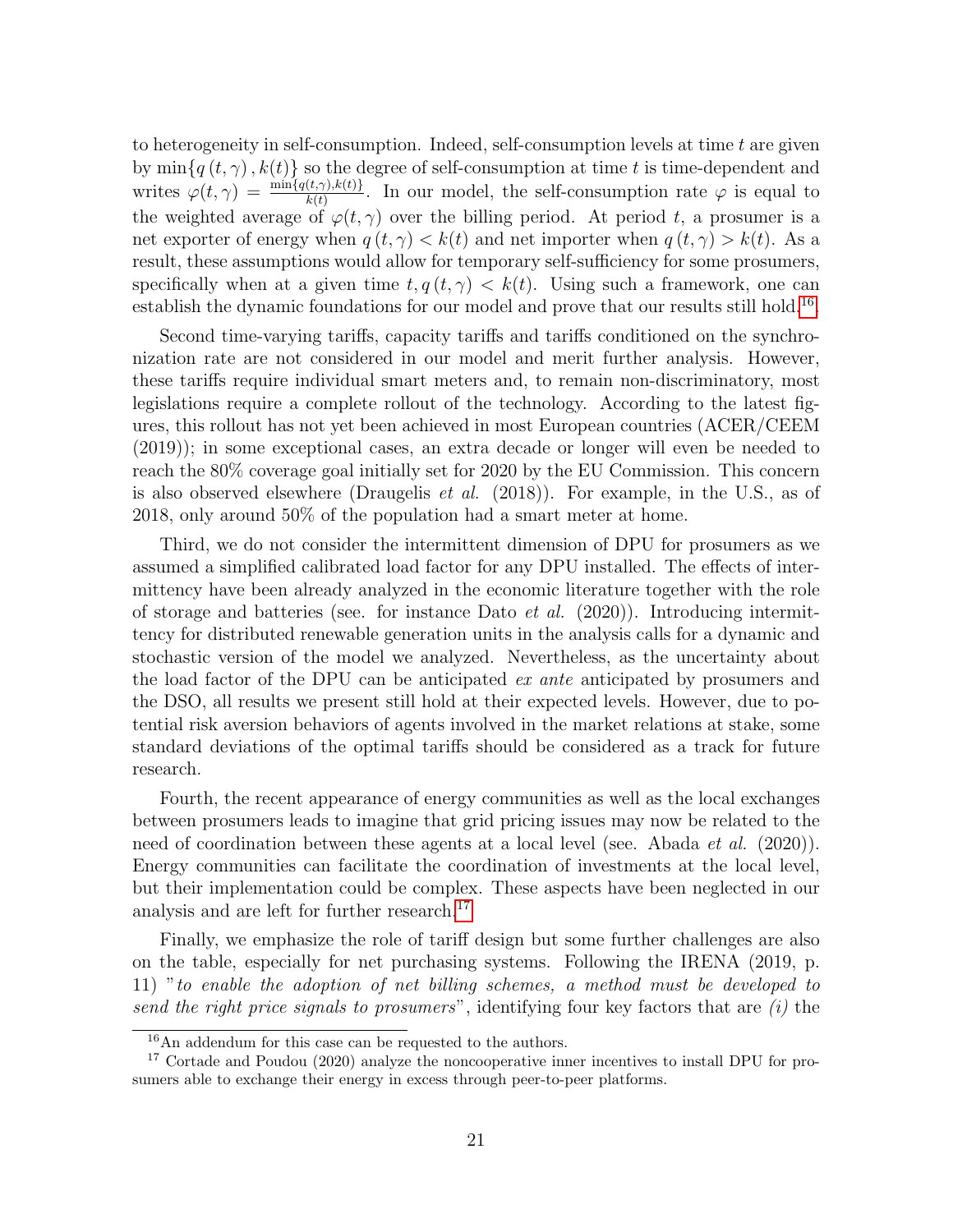determination of appropriate mechanisms to recover network costs, (ii) methods for valuing the electricity supplied by distributed generation according to system needs, (iii) deployment of advanced metering infrastructure and (iv) prosumer awareness, empowerment and engagement via automation. We mainly addressed the first one in this paper and the three others may constitute tracks for future works.

### References

- [1] Abada, I., A. Ehrenmann and X. Lambin, (2020a). On the viability of energy communities, *Energy Journal*,  $41(1)$ ,  $113150$ .
- [2] ACER/CEEM (2019). Annual Report on the Results of Monitoring the Internal Electricity and Natural Gas Markets in 2018, Agency for the Cooperation of Energy Regulators (ACER) and Council of European Energy Regulators (CEER), Annual report.
- [3] Brown, D. P. and D. Sappington (2017). Designing compensation for Distributed solar generation: Is net metering ever optimal? The Energy Journal, 38 (3), 1-32.
- [4] Burger, S. P., J. D. Jenkins, C. Batlle and I. J. Pérez-Arriaga (2019). Restructuring Revisited Part 2: Coordination in Electricity Distribution Systems. The Energy  $Journal, 40(3), 55-76.$
- [5] Cambini, C., and G. Soroush (2020). Designing grid tariffs in the presence of distributed generation, Utilities Policy, 61, 100979
- [6] Cano Ortega, A., F. Sánchez Sutil and J. De la Casa Hernández (2019). Power Factor Compensation Using Teaching Learning Based Optimization and Monitoring System by Cloud Data Logger. Sensors , 19(9) 21-72.
- [7] Clastres, C., Percebois, J., Rebenaque, O. and Solier, B. (2019), Cross subsidies across electricity network users from renewable self-consumption, Utilities Policy, 59, 100925.
- [8] Coase, R. H. (1956). The marginal cost controversy. Economica, 13, 169-182.
- [9] Cortade, T. and J.-C. Poudou (2020). Peer-to-Peer Energy Platforms: Incentives for Prosuming, mimeo.
- [10] Dato P., T. Durmaz and A. Pommeret (2019). Smart Grids and Renewable Electricity Generation by Households, Energy Policy, 86, 104511.
- [11] Draugelis, G., R. Mittal, A. Gupta, P. M. Hannam, N. Sharda (2018). Survey of International Experience in Advanced Metering Infrastructure and its Implementation. Washington, D.C. : World Bank Group.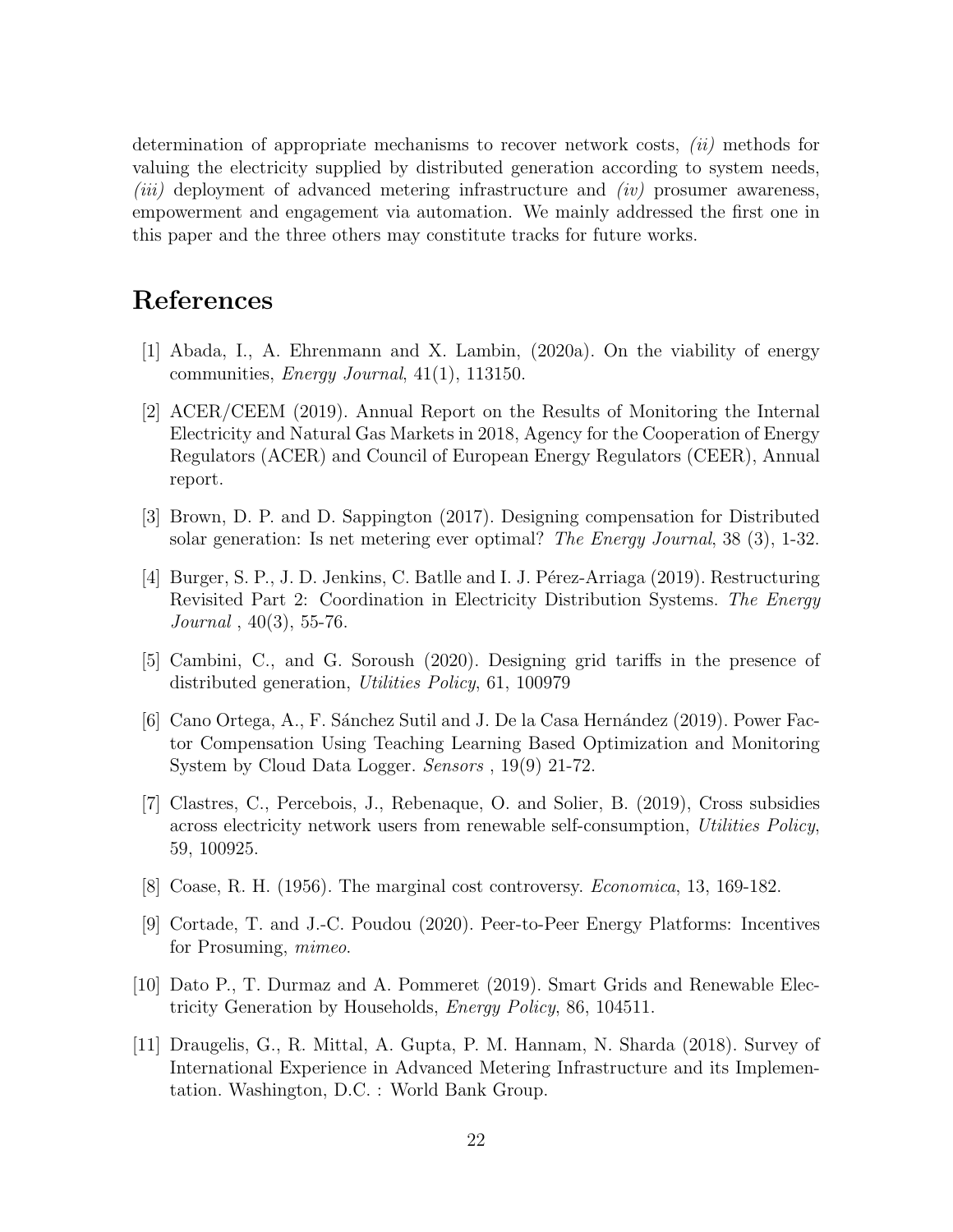- [12] Eid, C., J. R. Guilln, P. F. Marn and R. Hakvoort (2014). The economic effect of electricity net-metering with solar PV: Consequences for network cost recovery, cross subsidies and policy objectives. Energy Policy, 75, 244-254.
- [13] Gautier, A., J. Jacqmin and J.-C. Poudou (2018). The prosumers and the grid. Journal of Regulatory Economics, 53(1), 100-126.
- [14] Gautier, A., B. Hoet, J. Jacqmin and S. Van Driessche (2019). Self-consumption choice of residential PV owners under net-metering. Energy policy, 128, 648-653.
- [15] Gunther, C., Schill, W. P., and A. Zerrahn (2019). Prosumage of solar electricity: tariff design, capacity investments, and power system effects. Working paper.
- [16] International Energy Agency Photovoltaic Power Systems Programme (IEA-PVPS) (2016), A Methodology for the Analysis of PV Self-consumption Policies, Report IEA-PVPS T1-28:2016.
- [17] IRENA (2019), Innovation landscape brief: Net billing schemes, Report, International Renewable Energy Agency, Abu Dhabi.
- [18] JRE-SESI (Joint Research Centre, Smart Electricity Systems and Interoperability) (2020). Smart Metering deployment in the European Union. Accessed October 7th, 2020. [https://ses.jrc.ec.europa.eu/](https://ses.jrc.ec.europa.eu/smart-metering-deployment-european-union) [smart-metering-deployment-european-union](https://ses.jrc.ec.europa.eu/smart-metering-deployment-european-union).
- [19] Koumparou I., G. C. Christoforidis, V. Efthymiou, G. K. Papagiannis, and G. E. Georghiou (2017). Configuring residential PV net-metering policies  $- A$  focus on the Mediterranean region, Renewable Energy, 113, 795-812.
- [20] La Monaca, S. and L. Ryan (2017). Solar PV where the sun doesn't shine: Estimating the economic impacts of support schemes for residential PV with detailed net demand profiling. Energy Policy, 108, 731-741.
- [21] Lang, T., D. Ammann and B. Girod (2016). Profitability in absence of subsidies: A techno-economic analysis of rooftop photovoltaic self-consumption in residential and commercial buildings. Renewable Energy, Vol. 87, Part 1, p. 77-87.
- [22] Luthander, R., J. Widen, D. Nilsson and J. Palm (2015). Photovoltaic selfconsumption in buildings: A review. Applied Energy, 142, p. 80–94.
- [23] McKenna, E., J. Pless and S. Darby (2018). Solar photovoltaic self-consumption in the UK residential sector: New estimates from a smart grid demonstration project. Energy Policy, 118, 482-491.
- [24] McLaren, J., C. Davidson, J. Miller and L. Bird, L. (2015). Impact of rate design alternatives on residential solar customer bills: Increased fixed charges, minimum bills and demand-based rates. The Electricity Journal, 28(8), 43–58.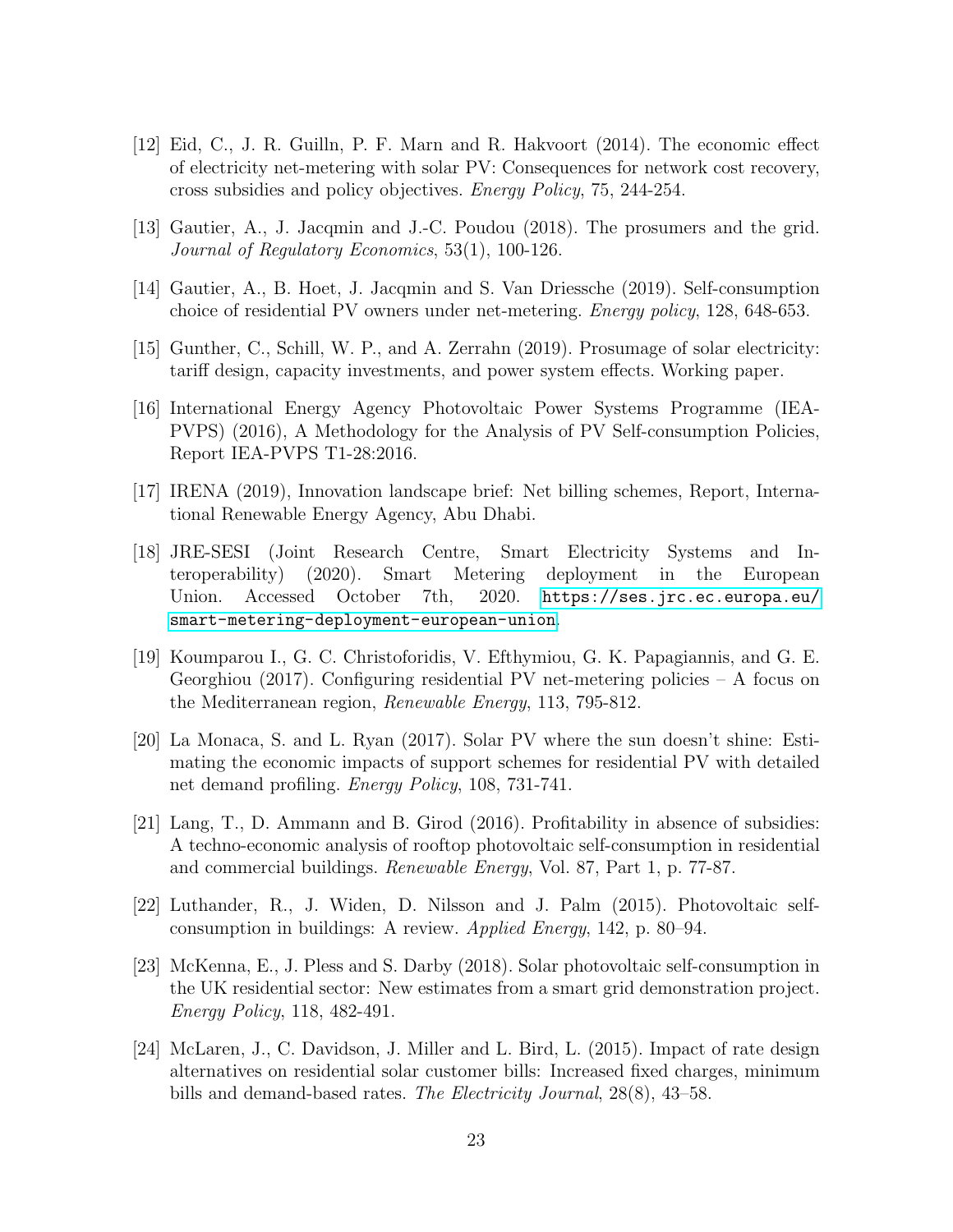- [25] Moura, R. and M. C. Brito (2019). Prosumer aggregation policies, country experience and business models. Energy Policy, 132, 820-830.
- [26] Sanchez-Sutil, F., A. Cano-Ortega , J. Hernandez and C. Rus-Casas (2019). Development and Calibration of an Open Source, Low-Cost Power Smart Meter Prototype for PV Household-Prosumers. Electronics, 8, 878, 2-29.
- [27] Schittekatte, T., I. Momber and L. Meeus (2018). Future-proof tariff design: Recovering sunk grid costs in a world where consumers are pushing back. Energy economics, 70, 484-498.
- [28] Solano, J., M. Brito and E. Caamano-Martin (2018). Impact of fixed charges on the viability of self-consumption photovoltaics. Energy Policy, 122, 322-331.
- [29] Wagner, J. (2019). Grid investment and support schemes for renewable electricity generation. The Energy Journal, 40(2).
- [30] Young, S., Bruce, A., and MacGill, I. (2019). Potential impacts of residential PV and battery storage on Australia's electricity networks under different tariffs. Energy Policy, 128, 616-627.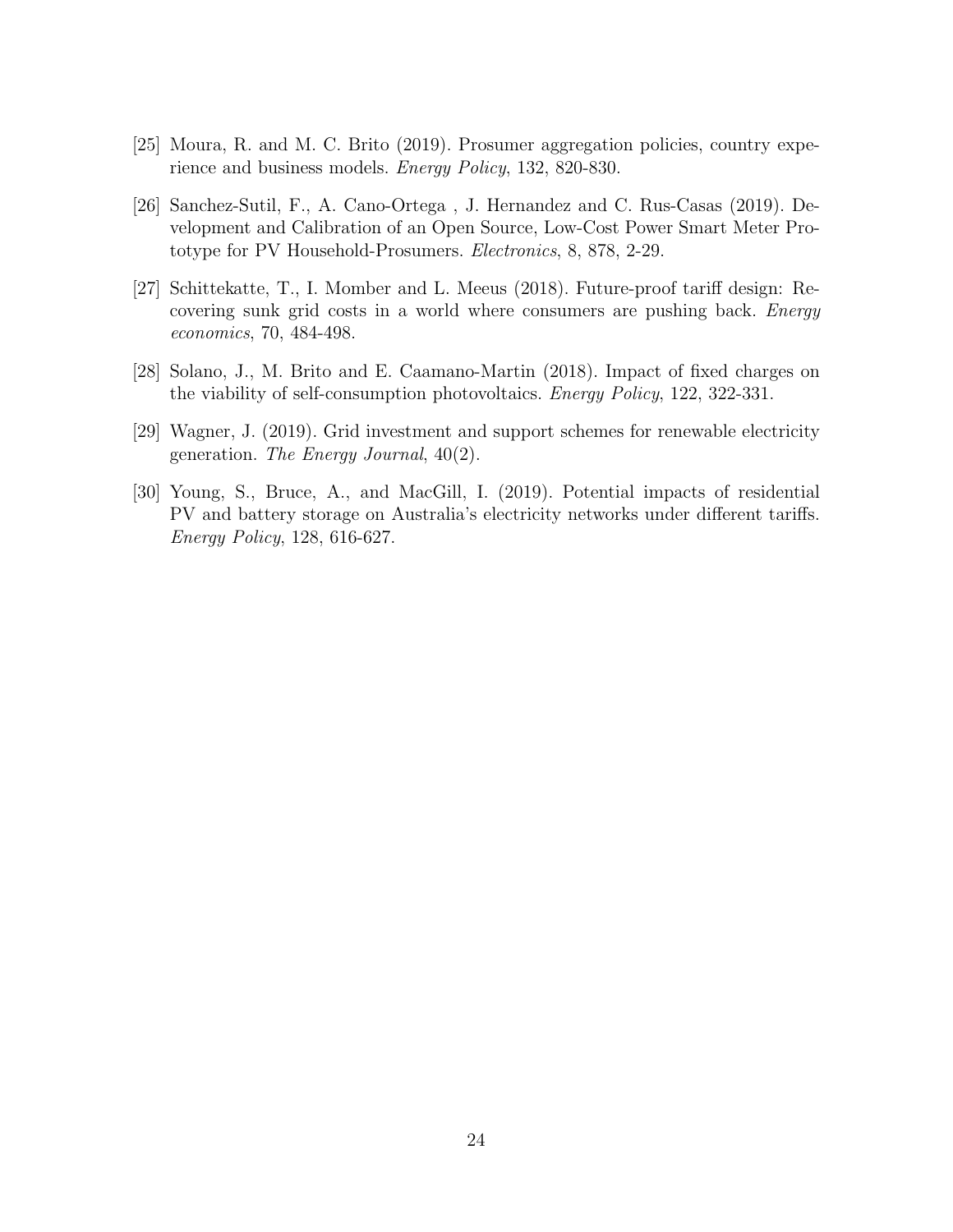# 9 Nomenclature of variables

We provide a nomenclature of variables used in our model. Depending on the regimes studied all of them can be stared, tilded or hatted and adorned with a subscript or superscript letter/number.

| Index                         | Description                                                                 |
|-------------------------------|-----------------------------------------------------------------------------|
| $\boldsymbol{c}$              | CPU energy production unit cost                                             |
| $\mathfrak{C}_d$              | Total net distribution cost                                                 |
| $\overline{C}$                | Total cost                                                                  |
| $C_d$ and $C_g$               | Total distribution costs and generation cost                                |
| $f(\cdot), F(\cdot)$          | Distribution, cumulative functions for DPU installation cost                |
| $g(\cdot), G(\cdot)$          | Distribution, cumulative functions for synchronization factor               |
| $k$ and $k$                   | DPU flow of energy and capacity                                             |
| $K_l$ and $K_c$               | Additional fixed grid cost of connecting a prosumer and a standard user     |
| $K_l$                         | Total fixed grid cost associated with prosumers                             |
| $H(\cdot)$                    | (Inverse) hazard rate function based on $f$                                 |
| M                             | Mass of prosumers is M                                                      |
| $\mathcal{p}$                 | Energy price                                                                |
| q                             | Fixed level of electric consumption                                         |
| $\mathcal{r}$                 | Network fee with net metering                                               |
| $r_m$ and $r_x$               | Network export and import fees with net purchasing                          |
| S                             | Fixed gross surplus level derived from consumption                          |
| U                             | Net surplus/utility level for a consumer                                    |
| $V_c$ and $V_l$               | Total volume of centralized and local distribution                          |
| $\boldsymbol{x}$              | Prosumption decision binary variable                                        |
| $z$ and $\tilde{z}$           | Unit costs of installation of DPU (flow and capacity)                       |
| $\underline{z}$ and $\bar{z}$ | Bounds for the unit costs of installation of DPU                            |
| $\beta$                       | Average load factor of a consumer                                           |
| $\delta$                      | Unit environmental cost/damage                                              |
| $\varphi$                     | Degree of self-consumption                                                  |
| $\theta$                      | Variable grid costs of power distribution                                   |
| $\theta_l$ and $\theta_c$     | Variable grid costs of power distributed by local exchanges and centralized |
|                               | Consumer fixed fee                                                          |

Table 1: Nomenclature of variables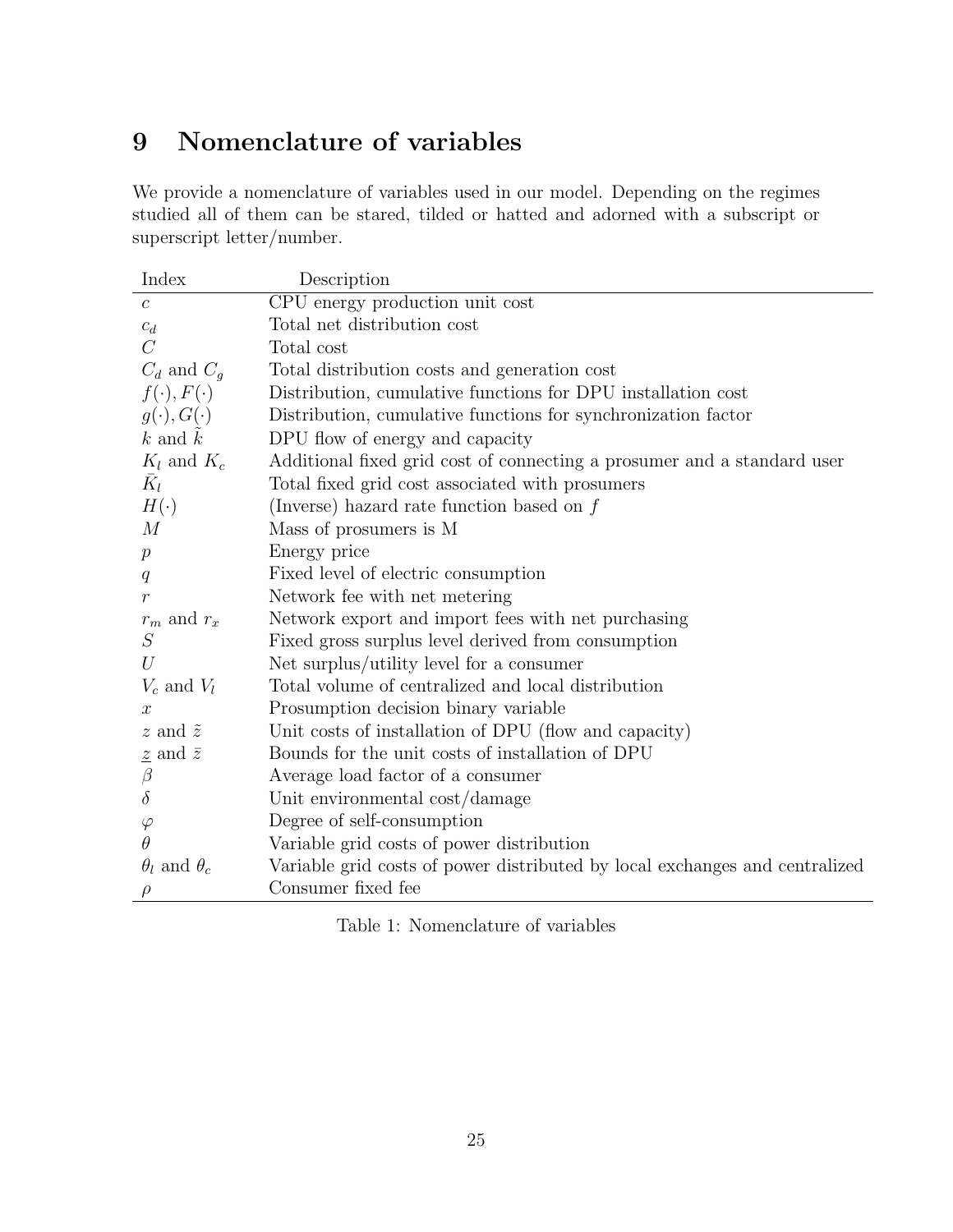### 10 Appendix

Proof of Proposition 1. Straightforwardly, by pointwise optimization and from the linearity of the integrand of  $(4)$  with respect to z.

**Proof of Proposition 3.** From expression (6) in the text, we can derive  $\tilde{z}_0 = c + \tilde{r}_0$ and rewrite it as:

$$
\tilde{z} = z^*(\varphi) + (1 - \varphi)\theta + (1 - \bar{\varphi})\frac{F(\tilde{z})k}{q - F(\tilde{z})k}\theta + \frac{q}{q - F(\tilde{z})k}\frac{K_l}{k}
$$
  
>  $z^*(\varphi)$ .

Net metering: Optimal two-part tariff. The problem is now:

$$
\min_{r} C(r) = (c + \theta) q + (rk - \theta k \bar{\varphi} + K_l) F(r + c) + K_c
$$
  

$$
\rho + r(q - F(r + c)k) = \theta q + (K_l - \bar{\varphi}k\theta) F(r + c) + K_c.
$$

The solution is

.

$$
C'(r) = (rk - \theta k\bar{\varphi} + K_l) f (r + c) + F (r + c) k = 0
$$
  

$$
\Leftrightarrow \tilde{r}_2 + H (\tilde{r}_2 + c) = \bar{\varphi}\theta - \frac{K_l}{k}
$$

where  $H(z) = \frac{F(z)}{f(z)} \ge 0$  and is increasing in z. If  $F(z)$  is logconcave this implies

$$
\tilde{r}_2 < \bar{\varphi}\theta - \frac{K_l}{k}
$$

and  $\tilde{\rho}_2 = ((1 - \bar{\varphi}) \theta + \frac{K_l}{k})$  $\frac{K_l}{k}$ )  $q + K_c + H(\tilde{r}_2 + c) [q - F(\tilde{r}_2 + c) k]$  which yields:

$$
\tilde{\rho}_2 > \left( \left( 1 - \bar{\varphi} \right) \theta + \frac{K_l}{k} \right) q + K_c
$$

**Proof of Lemma 1.** (a) Comparing  $(\tilde{z}_0, \tilde{r}_0)$  and  $(\tilde{z}_1, \tilde{r}_1)$  implies that

$$
\tilde{r}_0 = \tilde{z}_0 - c
$$
 and  $\tilde{r}_1 = \tilde{z}_1 - c + \frac{K_l}{k}$   
\n $\tilde{z}_0 = \theta Y(\tilde{z}_0) + c + \frac{F(\tilde{z}_0)}{q - F(\tilde{z}_0)k} K_l$  and  $\tilde{z}_1 = \theta Y(\tilde{z}_1) + c - \frac{K_l}{k}$ 

where we denote  $Y(z) = \frac{q - F(z) \bar{\varphi} k}{q - F(z) k}$ , a strictly increasing positive function of z with  $Y(0) = 1$ . Then, for all  $z \in [0, 1]$ :

$$
\theta Y(z) + c + \frac{F(z)}{q - F(z)k} K_l > \theta Y(z) + c - \frac{K_l}{k},
$$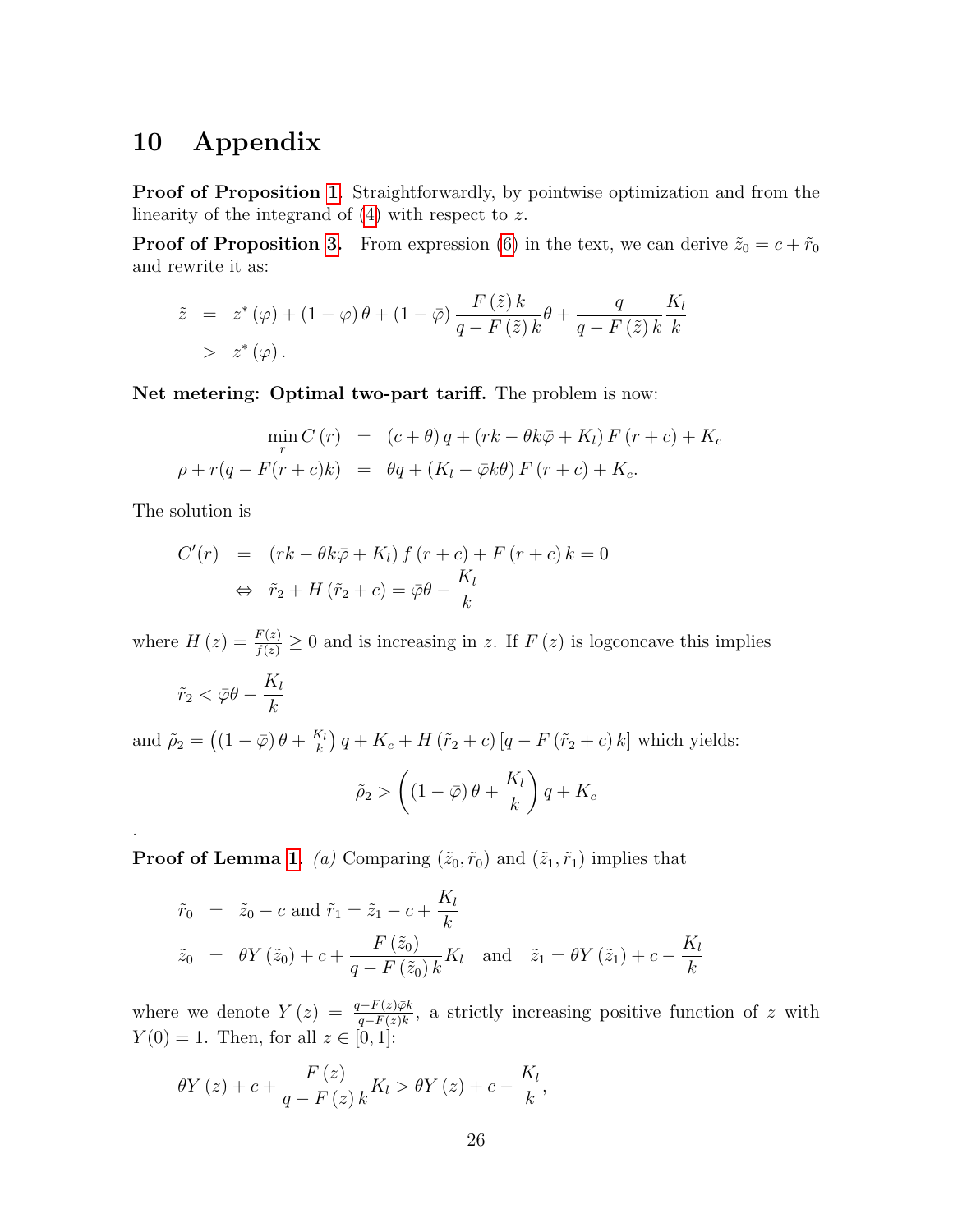and since  $\theta Y(z) + c + \frac{F(z)}{q - F(z)k} K_l$  is also a strictly increasing positive function of z, this clearly shows that

 $\tilde{z}_1 < \tilde{z}_0$  and  $\tilde{r}_1 < \tilde{r}_0$ .

 $(b)$  Comparing  $(\tilde{z}_2, \tilde{r}_2)$  and  $(\tilde{z}_1, \tilde{r}_1)$  implies that

$$
\tilde{r}_1 - \tilde{r}_2 = \theta \frac{q - F(\tilde{z}_1) k \bar{\varphi}}{q - F(\tilde{z}_1) k} - \left( \bar{\varphi} \theta - \frac{K_l}{k} - H(\tilde{r}_2 + c) \right)
$$
\n
$$
= \theta \frac{(1 - \bar{\varphi}) q}{q - F(\tilde{z}_1) k} + \frac{K_l}{k} + H(\tilde{r}_2 + c) > 0
$$

so  $\tilde{r}_2 < \tilde{r}_1 < \tilde{r}_0$ . For the level of prosumption

$$
\tilde{z}_1 - \tilde{z}_2 = \tilde{r}_1 - \frac{K_l}{k} - \tilde{r}_2 = \theta \left( \frac{q(1 - \bar{\varphi})}{q - F(\tilde{z}_1) k} \right) + H(\tilde{r}_2 + c) > 0
$$

so  $\tilde{z}_2 < \tilde{z}_1 < \tilde{z}_0$ .

These relationships are represented in Figure 5.



Figure 5: Comparisons of  $\tilde{z}_0$  ,  $\tilde{z}_1$  and  $\tilde{z}_2.$ 

**Proof of Proposition 4.** With the tariff structure proposed in (8) and  $\hat{\rho} = K_c$ , the DSO break-even constraint is:

$$
\Pi = r_m \left( \hat{V}_c + \hat{V}_l \right) + r_x \hat{V}_l - c_d = \left( \theta - \frac{K_l}{k} \right) \hat{V}_c + \theta \hat{V}_l - c_d
$$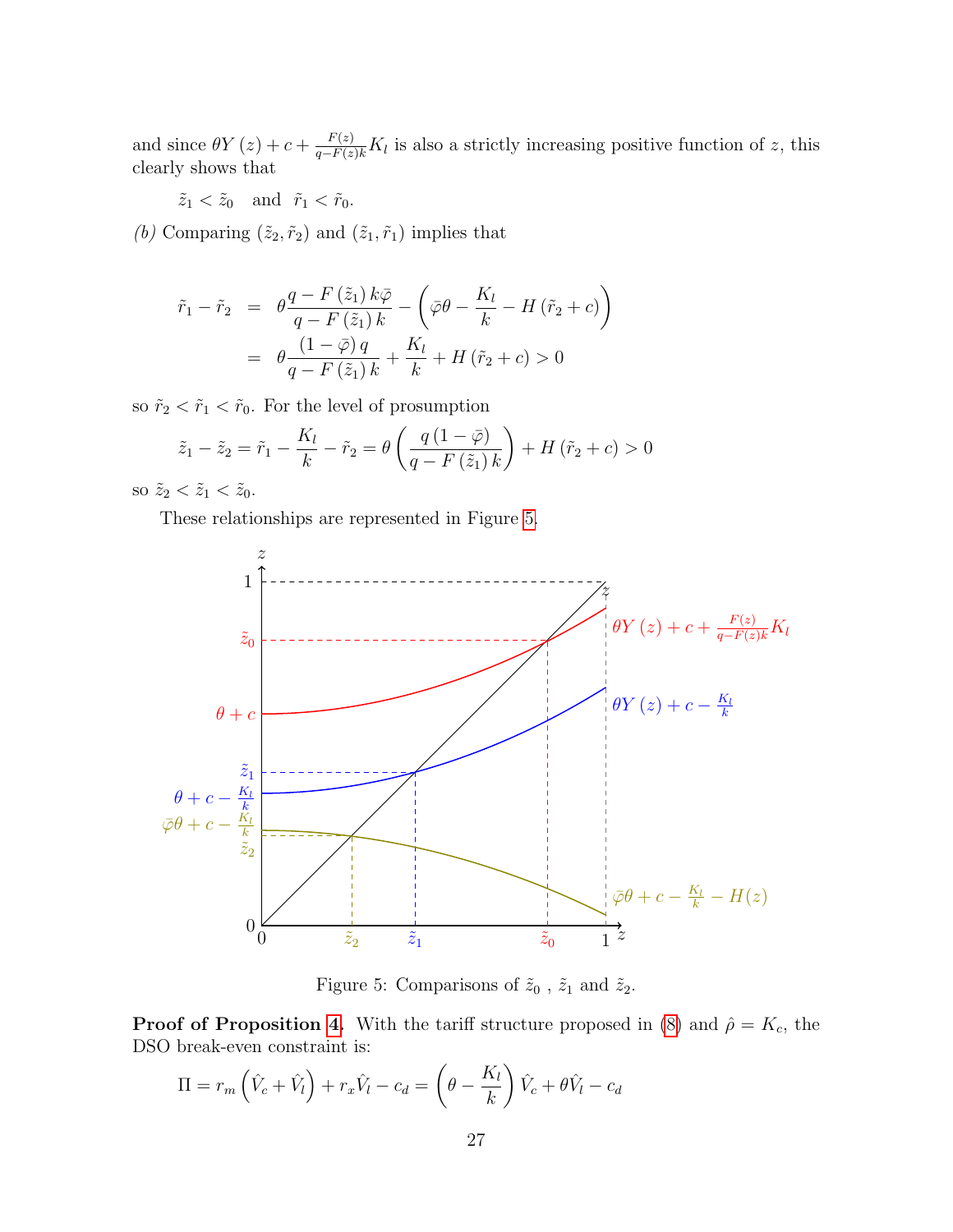where from  $(1)$  and  $(2)$ , the distribution volumes are:

$$
\hat{V}_l = k \int_0^1 (1 - \varphi) F(\hat{z}(\varphi)) g(\varphi) d\varphi \text{ and } \hat{V}_c = q - \left( \int_0^1 F(\hat{z}(\varphi)) g(\varphi) d\varphi \right) k
$$

and

$$
\hat{c}_d = \theta q - k \int_0^1 (z^*(\varphi) - c) F(\hat{z}(\varphi)) g(\varphi) d\varphi.
$$

At the first-best outcome, we have that  $\hat{z}(\varphi) = z^*(\varphi)$ . Rearranging the terms, the DSO's profit is

$$
\hat{\Pi} = -\frac{K_l}{k}q < 0
$$

so the DSO cannot break even and the first-best outcome cannot be achieved.

**Proof of Proposition 5.** Again,  $\hat{\rho} = K_c$ . With net purchasing, the total cost and the DSO's profit are functions of  $(r_m, r_x)$ , so we have:

$$
\hat{C}(r_m, r_x) = (c + \theta) q + \int_0^1 \int_0^{\hat{z}(\varphi)} [(z - c) k - \varphi k\theta + K_l] f(z) g(\varphi) d\varphi dz
$$
  

$$
\hat{\Pi}(r_m, r_x) = (r_m - \theta) q - \left( \int_0^1 [\hat{z}(\varphi) - z^*(\varphi)] F(\hat{z}(\varphi)) g(\varphi) d\varphi \right) k
$$

Indeed at this optimum, it cannot be the case that the DSO break-even constraint is slack, as we have seen in Proposition 4 that the cost-minimizing tariff scheme is not feasible for the DSO. So the solution will necessarily imply that  $\Pi(r_m, r_x) = 0$ . The tariff structure that guarantees that the DSO breaks even is implicitly given by:

$$
\hat{r}_x(r_m) = \frac{(\theta - r_m) \left( q - k \hat{\Phi} \right) + K_l \hat{M}}{k \left( \hat{M} - \hat{\Phi} \right)}
$$
\n(10)

where  $\hat{M}$  is the mass of prosumers under a tariff structure:

$$
\hat{M} = \int_0^1 F(\hat{z}(\varphi)) g(\varphi) d\varphi \text{ and } \hat{\Phi} = \int_0^1 \varphi F(\hat{z}(\varphi)) g(\varphi) d\varphi
$$

where  $\hat{\Phi}$  is the mean value for the synchronization factor for prosumers only, where  $\hat{\Phi} \leq \hat{M}$ .

Differentiating (10) yields

$$
\hat{r}'_x(r_m) = \frac{-\frac{\left(q - k\hat{\Phi}\right)}{k} + \left(r_m - \theta\right)\hat{A} - \hat{r}_x\left(r_m\right)\hat{B} + \frac{K_l}{k}\hat{E}}{\hat{M} - \hat{\Phi} + \left(r_m - \theta\right)\hat{B} - \hat{r}_x\left(r_m\right)\hat{D} + \frac{K_l}{k}\hat{C}}
$$
\n(11)